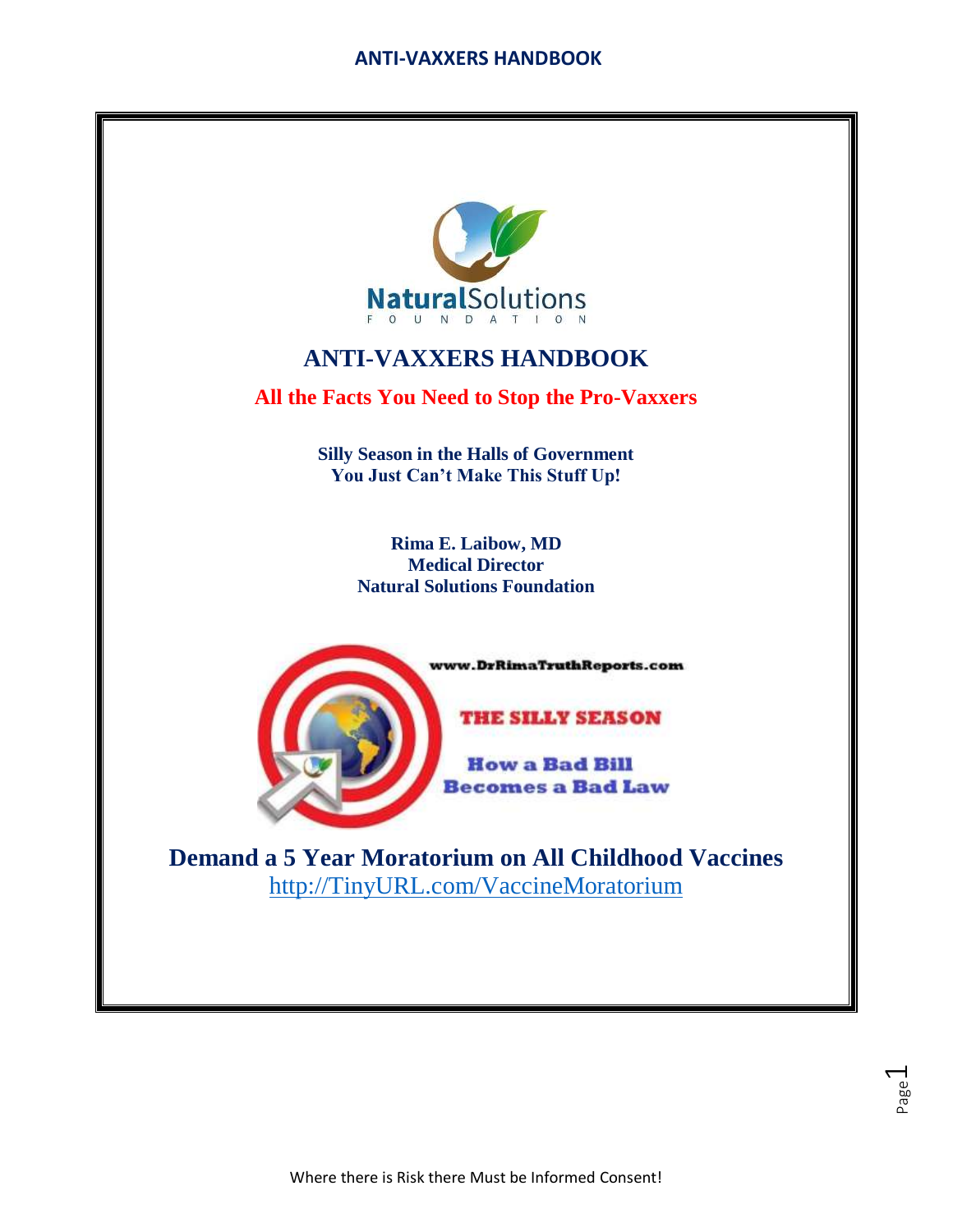Dedicated to the World's #1 Anti-Vaxxer Counsel Kent Heckenlively



#### **Table of Contents**

| 1. How a Bad Bill Becomes a Bad Law                     | 3              |
|---------------------------------------------------------|----------------|
| 2. Conscientious Beliefs & Informed Consent             | $\overline{4}$ |
| 3. The Bad Law's Threat to Necessary Medical Exemptions | $5^{\circ}$    |
| 4. An Informed Consent Refusal is Based on Science      | $\tau$         |
| 6. Vaccination is Not a "Proven Medical Treatment"      | 10             |
| 7. Is Informed Consent a "Loophole"?                    | 13             |
| 8. The Vaccinated and Measles Outbreaks                 | 17             |
| 9. Conscientious Objections to Vaccines                 | 20             |
| 10. The Science is Settled                              | 23             |
| 11.Conclusion                                           | 32             |



Page  $\mathrel{\sim}$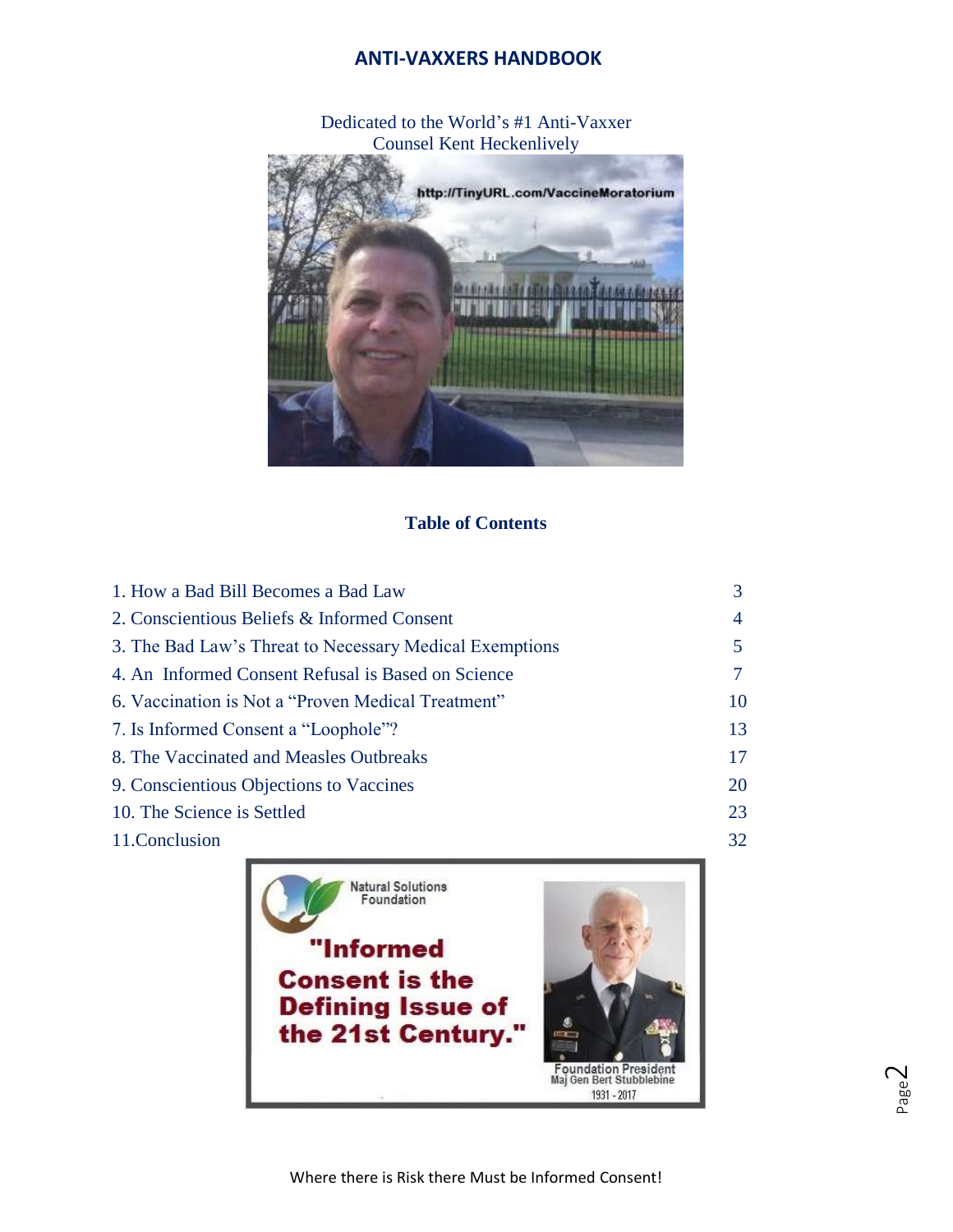#### **HOW A BAD BILL BECOMES A BAD LAW**

The following is, unfortunately, a *real* document submitted by, unfortunately, a real member of Parliament, the [questionably] Honorable Walt Secord. It helped advance a bill in the New South Wales legislature forward to become a truly horrific law. Unfortunately, that law has been enacted and will damage and violate the rights and the bodies of the people of New South Wales until it is repealed. The harm done through this legislation is, literally incalculable.

**Let history record that the Parliament of New South Wales, relying on these specious arguments, violated the universal right to Informed Consent, trampling on the sanctity of the family and the health of its citizens. Let this critique of the Hon. [sic] Walt Secord stand as a permanent indictment of his capacity as a legislator and the breathtaking irresponsibility and shallowness of the Members of the New South Wales Parliament who voted for this disastrous law without doing their own simple due diligence as their responsibilities as public servants compels.**

Secord, a member of Australia's Shadow (minority, in this case Labor) Government, is a Canadian-born Mohawk-Ojibway Indian who emigrated to Australia and of whom his boss said, astonishingly enough, in praise (!), ''He was creative. He could always muster up a [positive] story from virtually nothing. You need someone like that in government. He had the energy to trawl through the *Government Gazette* and find things others had missed.''<sup>1</sup>

Well, the Hon [sic] Walt Secord has trawled through the Government Gazette and found things that threaten the rights of everyone in his country, starting with New South Wales, and that assault science and sense so badly that the mind truly boggles.

His statement supporting a bill that would make NOT vaccinating your child a type of child abuse was sadly, I suppose, to be expected but so beautifully expresses the fatuous nonsense of the religious vaccinologists that it needs a response. Tragically, this fatuous nonsense has prevailed and New South Wales has declared open season on the health of its residents, violated parental rights to a horrifying degree and declared permanent silly season in the halls of its Parliament.

#### **With this analysis, I hereby challenge the unscientific and Makes a Story from Virtually Nothing Hon [sic] Mr. Secord to a public debate on vaccine safety, efficacy and necessity**. \

Perhaps the Hon [sic] Mr. Secord will, unlike the Ministers of Health of Australia, Queensland, New South Wales and a slew of knee jerk lap dog "journalists" [sic] will accept my offer. They can reach me at [Dr.Rima@NaturalSolutionsFoundation.com.](mailto:Dr.Rima@NaturalSolutionsFoundation.com) I would hope they would grant me a visa to hold that debate on their own dear soil, unlike the visa application of Anti Vaxxer #1 Kent Heckenlively, Esq.,  $^{2}$ , whose application was denied because discussing the real facts of vaccination procedures, and its very, very real dangers would be "detrimental to the orderly conduct" of Australian society. In fact, Australian Immigration Minister, Peter Dutton, says that

<sup>1</sup> <http://www.smh.com.au/nsw/warrior-who-served-many-chiefs-20110611-1fxyo.html>

<sup>2</sup> Inoculated: How Science Lost its Soul in Autism**,** <https://youtu.be/H2ufKA-xAug>

<sup>&</sup>lt;sup>3</sup> Plague: One Scientist's Intrepid Search for the Truth [https://books.google.com/books/about/Plague.html?id=87BfBgAAQBAJ&source=kp\\_cover](https://books.google.com/books/about/Plague.html?id=87BfBgAAQBAJ&source=kp_cover)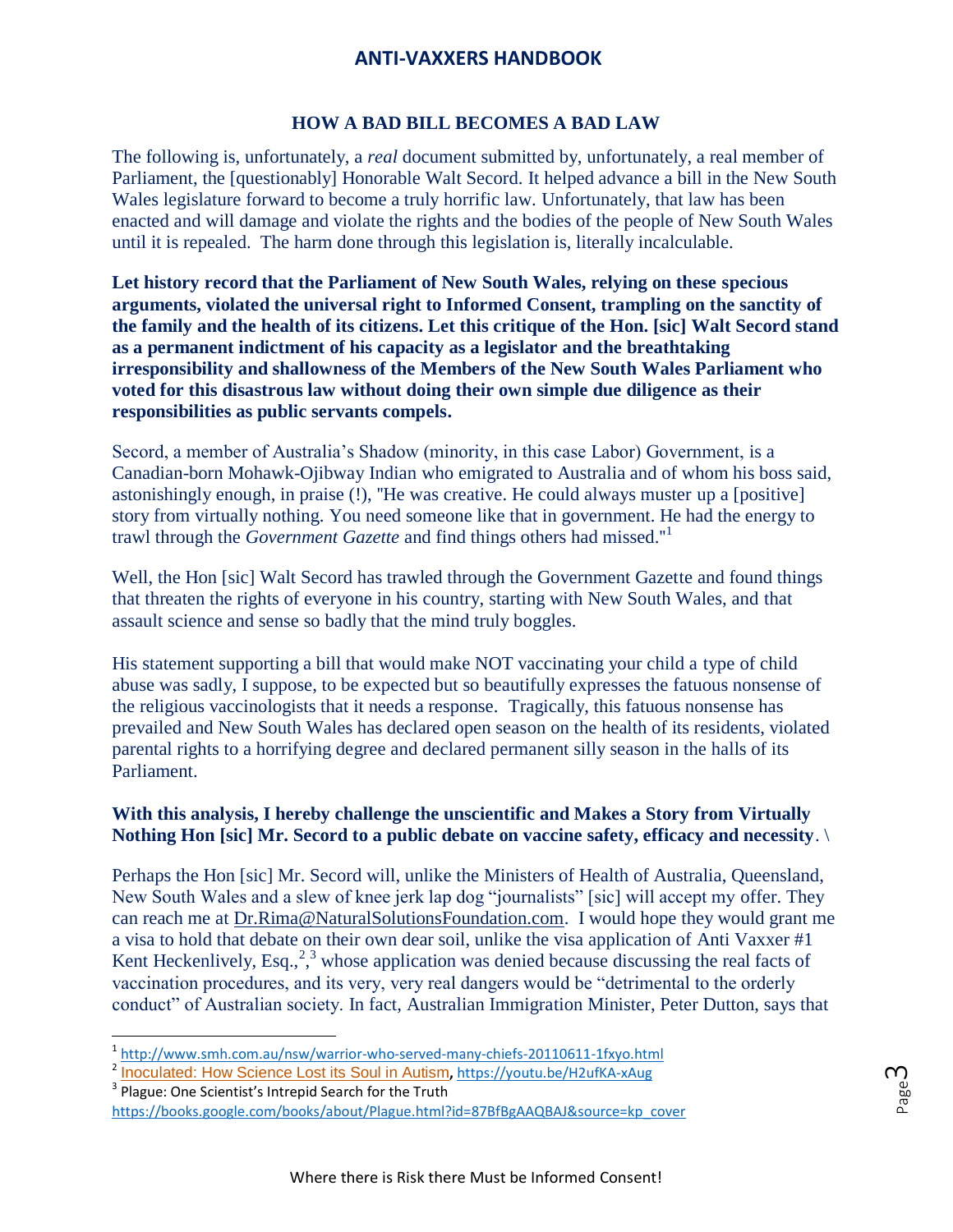having Counsel Heckenlively on Australian soil to discuss vaccination dangers is "not in the national interest<sup>34</sup>. Protecting children from "unavoidably unsafe"<sup>5</sup> vaccines not in the national interest? One wonders what is.

If poisoning children is required for the orderly conduct of Australian society, and is in the national interest of Australia, it does not sound like a very good place to live!

Herewith, my comments to the Hon [sic] Mr. Secord's formal presentation of support for the insane Amendment which totally removed all parental rights on the subject of vaccination and forces every child in Australia to be subjected to the well-documented "unavoidably unsafe" risks<sup>6</sup> of multiple vaccinations.

Please note that my comments are in **blue and boldface**. The official document presented by the Honorable [sic] Walt Secord remains in black. Black: a color of deep mourning, a color of death, a color of destruction. How fitting.

#### **CONSCIENTIOUS BELIEFS & INFORMED CONSENT**

Public Health Amendment (Vaccination of Children Attending Child Care Facilities) Bill 2017 Second Reading The Hon. **[sic]** WALT SECORD ( 10:20 ): I move: That this bill be now read a second time. As Labor's shadow Minister for Health and Deputy Leader of the Opposition, I am pleased to introduce the Public Health Amendment (Vaccination of Children Attending Child Care Facilities) Bill 2017. The bill is for an Act to amend the Public Health Act 2010 to prevent unvaccinated children being enrolled at childcare facilities if the only reason that they are unvaccinated is a parent's personal beliefs, which are inaccurately described as "conscientious beliefs".

**No, they are accurately described as "Conscientious Beliefs". The Australian Law Dictionary (with which you should be acquainted) defines Conscientious Beliefs as follows: "***A principle that a person is prepared to apply consistently in the face of obstacles because of its association with a valued sense of conscience***." <sup>7</sup> meaning that these are quite appropriately described as "conscientious beliefs". Parents applying these values have given up the right to receive various funds for support of their children and the ability to enroll their children in many daycare centers, irrationally closed to them because of unscientific and unconstitutional policies.** 

**For your reference, Hon. Secord, the Australian Constitution is another document you might want to become acquainted with. A review of the law in this area concludes that unless you and the rest of the legislators involved in this highly unethical set of proposed and enacted statutes wish to declare that you consider every parent in Australia, or your local sector of it, to be incompetent and in need of Court supervision for all of their healthcare decisions regarding themselves and their minor children what you propose is both in violation of the codes governing the conduct of health care and the statutory law,** 

 44 [https://www.theguardian.com/australia-news/2017/aug/31/dutton-bans-kent-heckenlively-worlds-no-1-anti-vaxxer-from](https://www.theguardian.com/australia-news/2017/aug/31/dutton-bans-kent-heckenlively-worlds-no-1-anti-vaxxer-from-visiting-australia)[visiting-australia](https://www.theguardian.com/australia-news/2017/aug/31/dutton-bans-kent-heckenlively-worlds-no-1-anti-vaxxer-from-visiting-australia)<br>5 Druggovitz v. M

Bruesewitz v. Wyeth LLC, United States Supreme Cour[t https://www.supremecourt.gov/opinions/10pdf/09-152.pdf](https://www.supremecourt.gov/opinions/10pdf/09-152.pdf)

<sup>&</sup>lt;sup>6</sup> Bruesewitz v. Wyeth LLC, United States Supreme Cour[t https://www.supremecourt.gov/opinions/10pdf/09-152.pdf](https://www.supremecourt.gov/opinions/10pdf/09-152.pdf)

<sup>7</sup> <http://www.oxfordreference.com/view/10.1093/acref/9780195557558.001.0001/acref-9780195557558>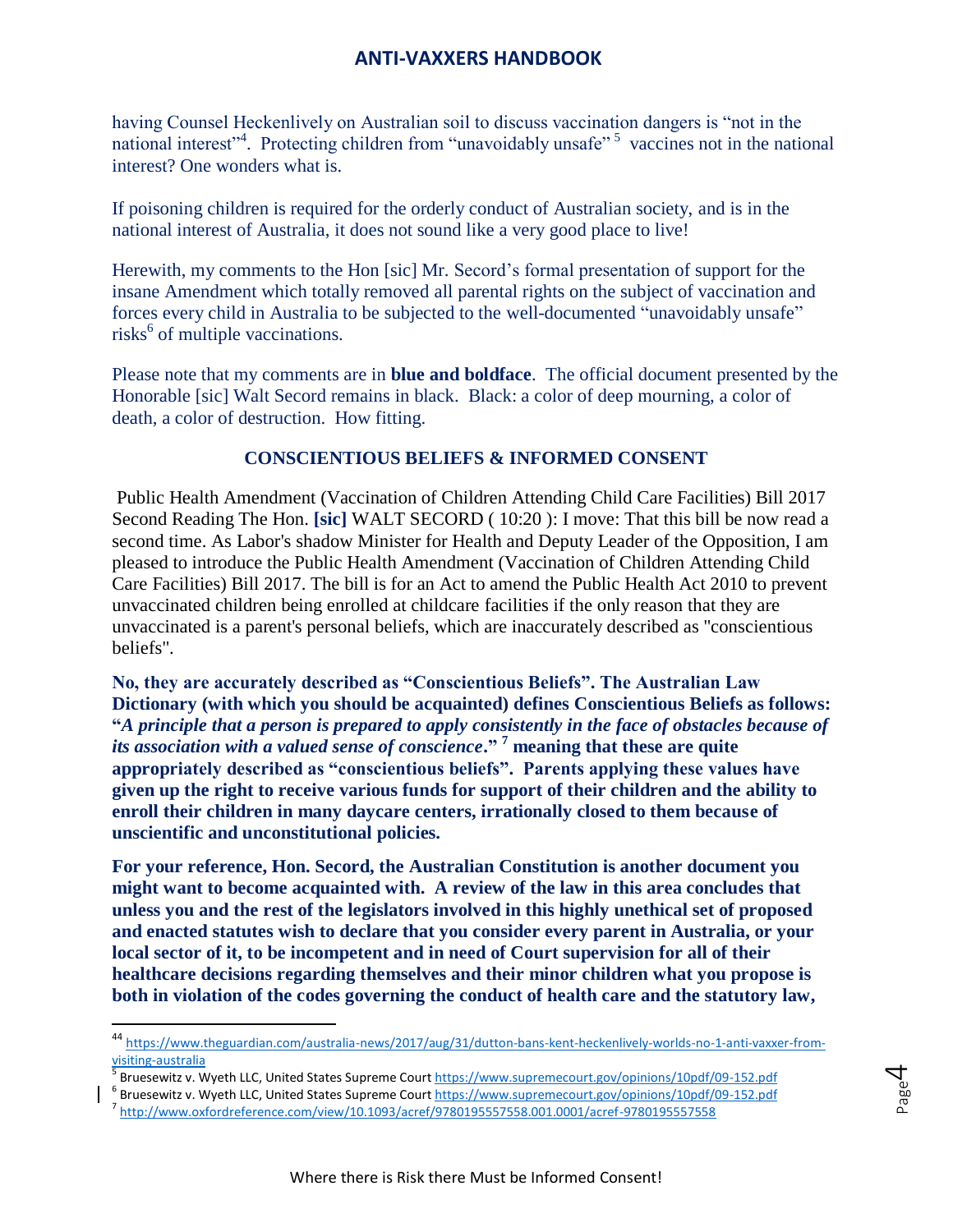# **case law and regulatory framework of your entire country.<sup>8</sup> Not to mention the binding international law of Informed Consent, encoded in the Nuremburg Code.<sup>9</sup>**

"The voluntary consent of the human subject is absolutely essential. This means that the person involved should have legal capacity to give consent; should be so situated as to be able to exercise free power of choice, without the intervention of any element of force, fraud, deceit, duress, over-reaching, or other ulterior form of constraint or coercion; and should have sufficient knowledge and comprehension of the elements of the subject matter involved, as to enable him to make an understanding and enlightened decision."

**You might find it illuminating to consider, for example,** *"Any new approach to informed consent would need to be reflected in guidance such as the Australian Charter of Rights in Healthcare, the National Safety and Quality Health Service Standards, the National Framework on Advance Care Directives, publications on communication with patients and the national codes of conduct of health practitioners***" 10**

**I would also remind you, [Hon] (sic) Mr. Secord, that Australia, between the years of 1958 and 1992, ratified the entire set of treaties and conventions which comprise the Geneva Convention. That means that for all of Australia, including the States, the international law of Informed Consent is enshrined in the legal system and cannot be amended by legislation so it must be amended by withdrawing from the treaty itself.** 

**Hon [sic] Mr. Secord, you might want to check out this brief and referenced review of international law, to which your country is bound, [http://drrimatruthreports.com/the](http://drrimatruthreports.com/the-sources-of-the-law-the-right-of-informed-consent/)[sources-of-the-law-the-right-of-informed-consent/.](http://drrimatruthreports.com/the-sources-of-the-law-the-right-of-informed-consent/) I believe you and the other members of Parliament could put your time to much better use than violating international and constitutional law in Australia by attempting to abrogate the already established rights of parents to make medical decisions without prejudice, pressure or over reaching. You might also want to consider the Common Law principle of the illegality of forcing someone to give up one right for another.**

#### **THE BAD LAW'S THREAT TO NECESSARY MEDICAL EXEMPTIONS**

For the purposes of the bill a childcare centre is a childcare day centre, a family or home day care environment or a preschool. To be very clear, this bill will not affect exemptions for children with genuine medical contraindications certified by a medical practitioner.

**To be very clear, since the attack dogs are seeking to deregister the physicians who, using their genuine best judgement, medical and scientific knowledge and experience, seek to grant those exemptions this is both disingenuous and misleading language, not suited to those whose position entitles them to be addressed as "Honorable".**

The Hon. **[sic]** WALT SECORD: Indeed, the purpose of the bill is to protect those children who legitimately cannot be vaccinated by encouraging healthy children to be vaccinated.

<sup>&</sup>lt;sup>8</sup><https://www.alrc.gov.au/publications/10-review-state-and-territory-legislation/informed-consent-medical-treatment> <sup>9</sup> [https://en.wikipedia.org/wiki/Nuremberg\\_Code](https://en.wikipedia.org/wiki/Nuremberg_Code)

<sup>&</sup>lt;sup>10</sup> The codes of conduct for the 14 national boards of health practitioners are available at Australian Health Practitioner Regulation Agency, *National Boards* <http://www.ahpra.gov.au/National-Boards.aspx>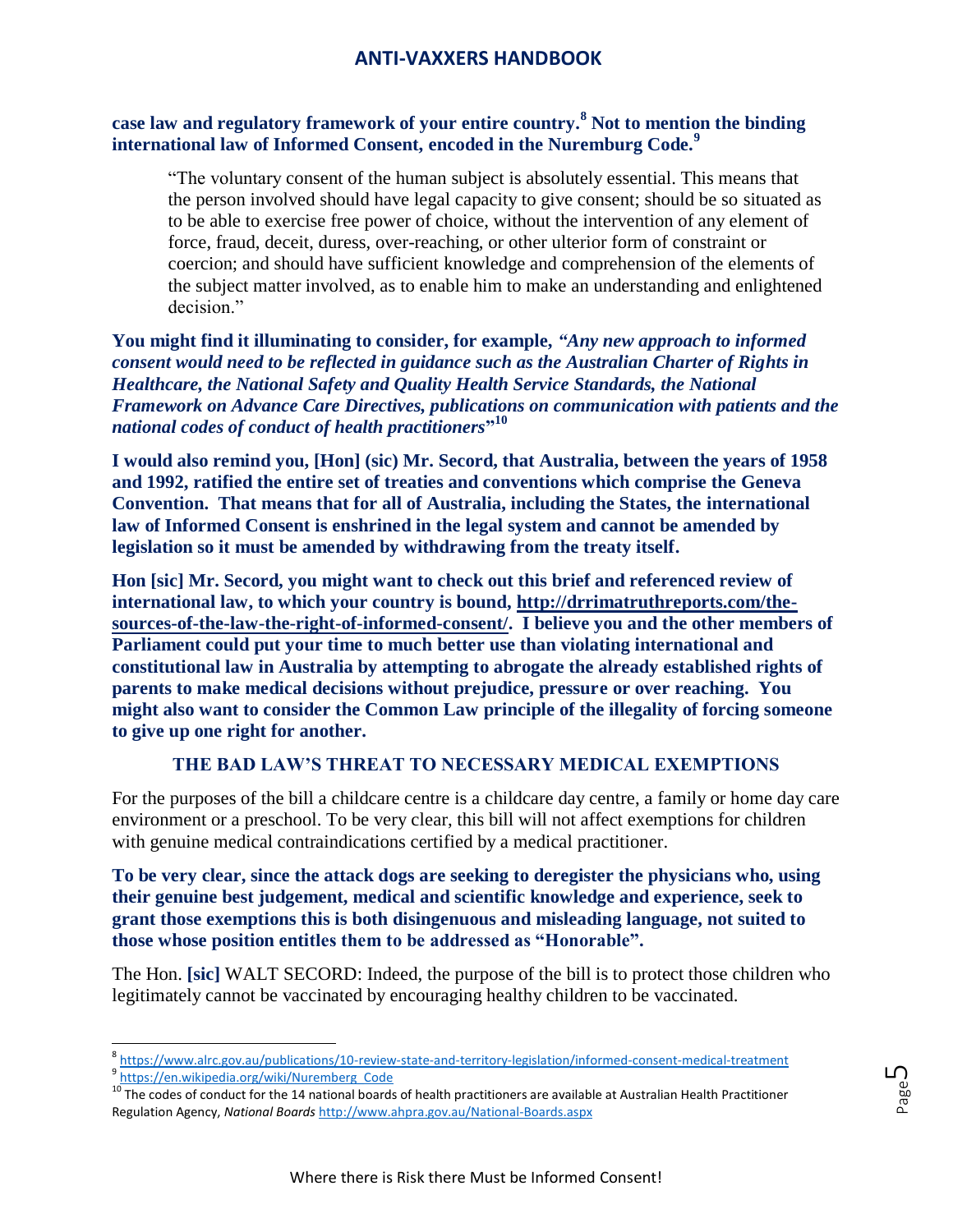**Those children who cannot be vaccinated are far more endangered by those who have been vaccinated since the literature is abundant on viral shedding and disease spreading by the vaccinated to the vulnerable, which, interestingly, also included the vaccinated since levels of protection, as distinct from levels of antibodies, are dismal for every vaccine. Dismal, that is, absent the equally dishonest and disingenuous statistical manipulation and obfuscation carried out to bolster the unscientific claims that vaccines "save lives".** 

**If your logic had any merit to it, Hon. [sic] Mr. Secord, unvaccinated children with medical exemptions would be barred, for their own protection, of course, from any intercourse with vaccinated children, all of whom would be strictly quarantined so long as they or their contacts were shedding any infective viruses.** 

**On a public policy basis, that could be difficult, since there are documented cases of people shedding viruses that were introduced into their bodies as much as 30 years later.<sup>11</sup> Those shed viruses remain infective and capable of causing disease.**

**As the BBC reported, vaccinated people are shedding infectious viruses not only into their own local environment, but into the community as well noting, "***several highly mutated polio strains, originating from vaccines, had recently been isolated from sewage samples in Slovakia, Finland, Estonia and Israel.*

*All bore the molecular fingerprints of "iVDPVs" - vaccine-derived polio viruses from immunodeficient individuals.*

*The researchers are calling for enhanced surveillance including sewage sampling and stool surveys to search for the presence of iVDPV strains."<sup>12</sup>*

**This is consistent with the information on the US CDC's website which states, for example, that the principle cause of polio, one of the diseases supposedly "eradicated" by vaccination against it, is vaccination. To wit:** *"Live attenuated polioviruses replicate in the intestinal mucosa and lymphoid cells and in lymph nodes that drain the intestine. Vaccine viruses are excreted in the stool of the vaccinated person for up to 6 weeks after a dose. Maximum viral shedding occurs in the first 1–2 weeks after vaccination, particularly after the first dose.*

*Vaccine viruses may spread from the recipient to contacts. Persons coming in contact with fecal material of a vaccinated person may be exposed and infected with vaccine virus"<sup>13</sup> and "However, one case of VAPP [Vaccine Associated Paralytic Polio – Author] occurred for every 2 to 3 million doses of OPV administered, which resulted in 8 to 10 cases of VAPP each year in the United States ….. From 1980 through 1999, VAPP accounted for 95% of all cases of paralytic poliomyelitis reported in the United States."* **The CDC further notes***, "There is no procedure available for identifying persons at risk of paralytic disease"***. Couple that with the fact that the last non-vaccine related case of polio in Australia was in 1972,<sup>14</sup> and you have an absolute illogicality: The vaccine will inevitably cause the disease in a certain number of children, which disease we have not had for 45 years so we should keep vaccinating "against" the disease in question, causing inevitable infectious disease organism shedding** 

<sup>&</sup>lt;sup>11</sup> <http://www.bbc.com/news/health-34082627>

 $12 \overline{1}$ bid

<sup>13</sup> <https://www.cdc.gov/vaccines/pubs/pinkbook/polio.html>

<sup>&</sup>lt;sup>14</sup> <http://www.health.gov.au/internet/main/publishing.nsf/Content/ohp-poliomyelitis.htm>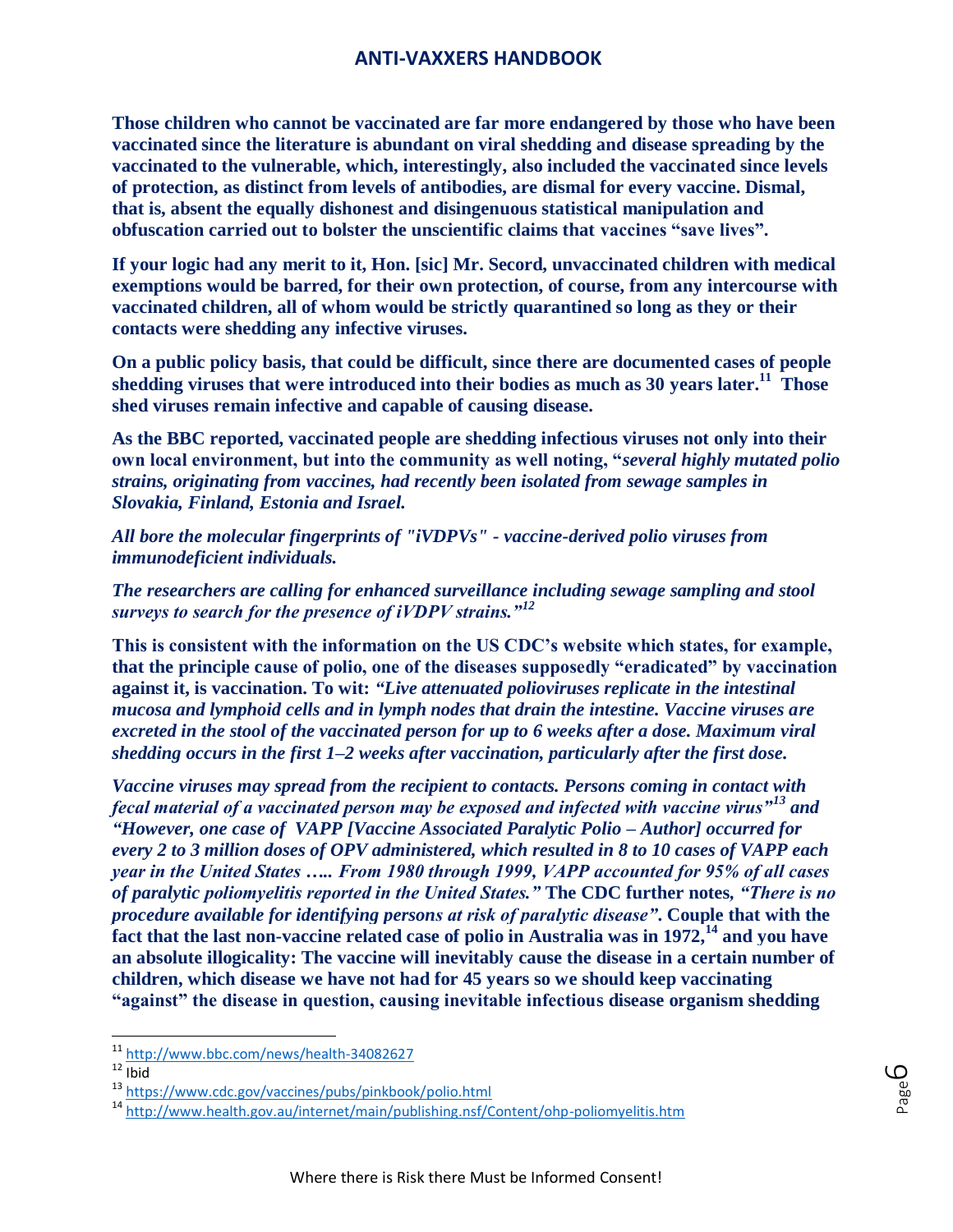**and the disease itself along with a certain number of adverse events, both long and short term. So of course, we should create public policy which punishes parents who seek to protect their children from this and other associated unavoidable dangers which accompany vaccination. And that, Hon [sic] Mr. Secord, is just for polio.**

#### **AN INFORMED CONSENT REFUSAL IS BASED ON SCIENCE**

A parent's refusal to vaccinate their child is not based on science or medicine; it is based on individual belief. I encourage members to be clear on that distinction as we debate this bill.

#### **The distinction that you urge members to be clear on is totally fallacious, Hon [sic] Mr. Secord.**

**The science is actually quite supportive of the decision to not vaccinate one's child, given that it shows that there is much to be concerned about when children are vaccinated. For example, a large German study of 17461 vaccinated children, the KIGGS Study, examined their health.<sup>15</sup> Their well-documented their findings showed chronic, neurological and other conditions present and prominent among children. Another study, conducted similarly, the [www.impfschaden.info](http://www.impfschaden.info/) study<sup>16</sup> looked at the health** of **16230 totally unvaccinated children. The results, shown here in summary graphic form, are stunning: science shows clearly that vaccination significantly impairs the health of children.**



**Then there is the flu vaccine, Hon [sic] Mr. Secord. In 2012 a peer-reviewed placebocontrolled, double blind clinical study conducted in Hong Kong compared children vaccinated with the flu vaccine against unvaccinated ones. It found that the seasonal** 

<sup>16</sup> <http://www.vaccineinjury.info/survey/results-unvaccinated/results-illnesses.html>

<sup>15</sup> <https://www.kiggs-studie.de/english/results.html>

 $17 \overline{1}$  Ibid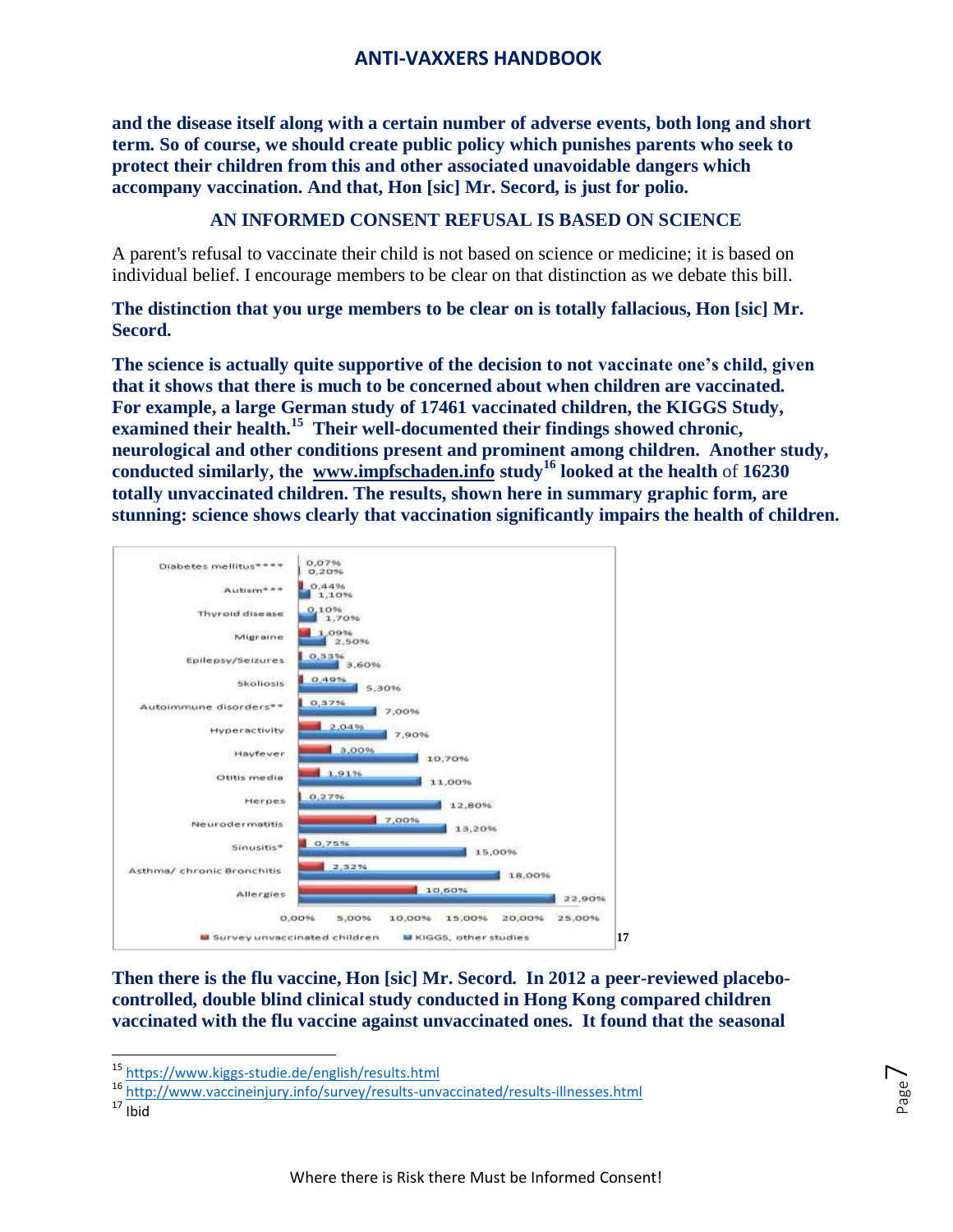**trivalent flu vaccine resulted in 5.5 times more incidents of respiratory illness than the placebo group.<sup>18</sup>**

**A significant number of those respiratory ailments involved hospitalization and there were some deaths among the vaccinated group, Hon [sic] Mr. Secord, but not among the nonvaccinated. I would say that is reason for worry based on science, wouldn't you, Hon [sic] Mr. Secord?**

**Then there was a study carried out in New Zealand which shows that, compared to unvaccinated children, vaccinated children were more likely to suffer from asthma, eczema, ear infections, hyperactivity and many other chronic conditions. Actually, about 11 times more likely.**

**Additionally, the study identified that there was a ten-fold increase in the incidence of tonsillitis in the children who were vaccinated, and a total lack tonsillectomy operations among the children who were unvaccinated.** 

**What are the risks and traumatic sequelae, to say nothing of the costs, of tonsillectomies in your State, Hon. [sic] Mr. Secord? In reading your comments I do not find that mentioned.**

**In 1992, the Immunization Awareness Society (IAS) conducted a survey to examine the health of New Zealand's children. In all, 495 children's health was surveyed: 226 vaccinated and 269 unvaccinated children between 2 weeks and 46 years.**

**Asthma, eczema, ear infections/glue ear, recurring tonsillitis, hyperactivity, diabetes or epilepsy) whether or not he or she needed grommets, had had a tonsillectomy, or were shown to develop motor skills (walking, crawling, sitting-up etc.) were assessed.** 

**Although the study was designed to assess the health of vaccinated and unvaccinated children and compare them, an interesting fact emerged during the study which would give the reasonable parents of any child for whom vaccination is being considered pause about the wisdom of such a course of action.** 

**Indeed, this piece of information alone might turn parents into rational conscientious objectors.** 

**Fully 92 percent of the children requiring a tonsillectomy operation had received the measles vaccination, indicating that the vaccination for measles may have made some of the children more susceptible to tonsillitis. The study also revealed that 81 of the families had both vaccinated and unvaccinated children. Many of these families had vaccinated their older children but had grown more reluctant to vaccinate their younger children, due to their growing concerns regarding vaccine safety.** 

**Based on their analysis of the data the authors concluded that the study:**

<sup>&</sup>lt;sup>18</sup> <https://academic.oup.com/cid/article/54/12/1778/455098/Increased-Risk-of-Noninfluenza-Respiratory-Virus>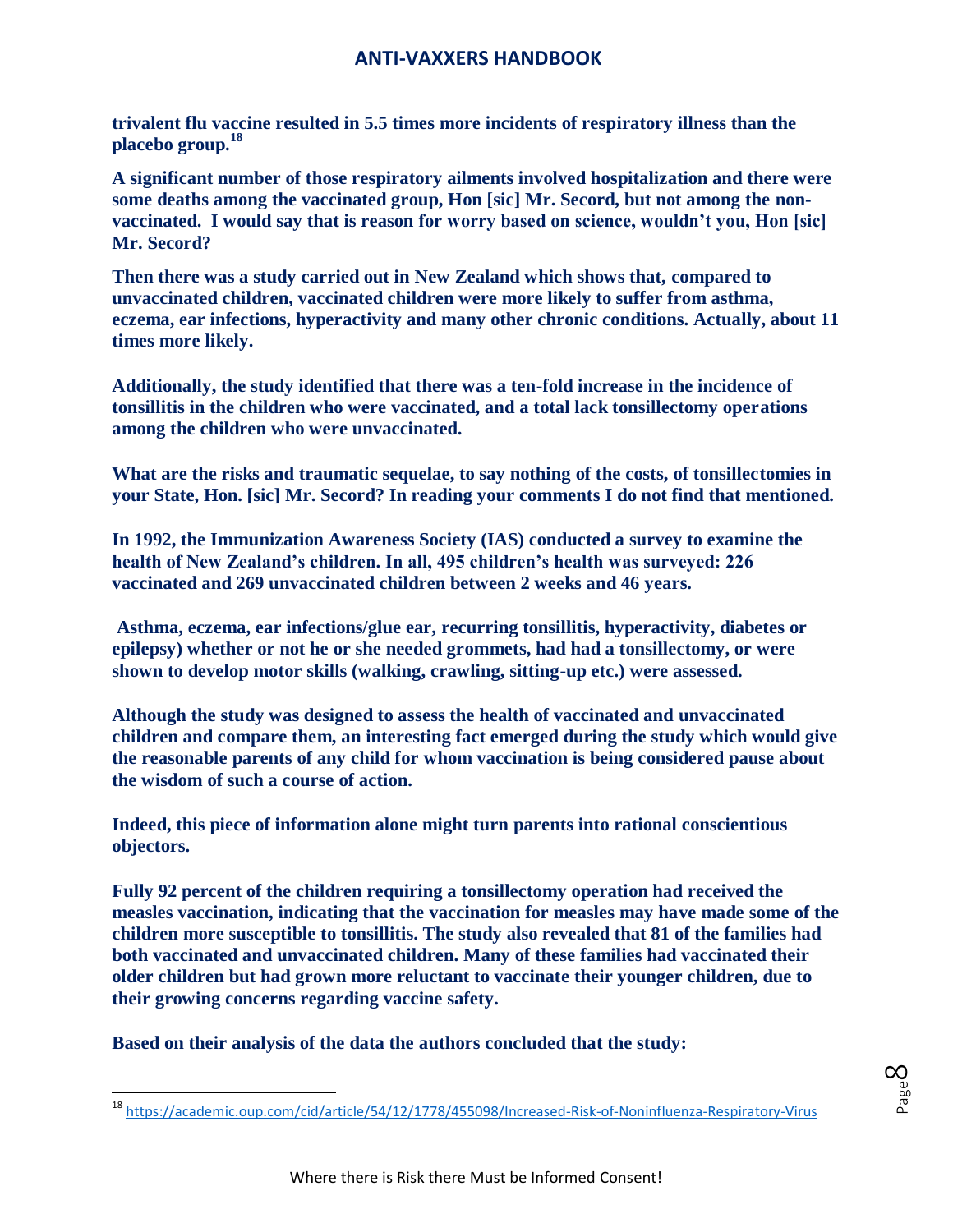*"provides solid scientific evidence in support of considerable anecdotal evidence that unvaccinated children are healthier that their vaccinated peers."* **<sup>19</sup>**

**Hon [sic] Mr Secord, perhaps you are unfamiliar with a very important recent peerreviewed scientific study published in the US in 2017<sup>20</sup> which compared the health of vaccinated and unvaccinated 6-12 year-olds in that country. It is quite important for you to know about since you mistakenly believe that there is "no science" to show that conscientious beliefs questioning the safety of vaccines have any science informing their beliefs.** *Indeed, they do.* **Dr. Anthony R. Mawson and his team studied a cross section of homeschooled children between the ages of 6-12 years in the US states of Florida, Louisiana, Mississippi, and Oregon.**

**Their findings are compelling: vaccinated children were significantly more likely than the unvaccinated children to have been diagnosed with otitis media, pneumonia, allergic rhinitis and other allergies, eczema/atopic dermatitis, learning disabilities, ADHD (attention deficit and hyperactivity disorder), neurodevelopmental disorders (i.e., learning disability, ADHD or ASD) and any chronic illness. In addition to these diseases, Mawson and his team stated that: "The vaccinated were also more likely to have used antibiotics, allergy and fever medications; to have been fitted with ventilation ear tubes; visited a doctor for a health issue in the previous year, and been hospitalized."** 

**The study significantly reported a** *linear relationship* **between the number of vaccine doses administered at one time and the rate of hospitalization and death [that is, the higher the number of injections, the more hospitalizations and deaths occurred. The hospitalization rate increased from 11% for 2 vaccine doses to 23.5% for 8 doses (r2 = 0.91), while the case fatality rate increased significantly from 3.6% for those receiving from 1-4 doses to 5.4 % for those receiving from 5-8 doses. Not only that, but the younger the infant at the time of hospitalization, the higher the rate of hospitalization and death.**

**The results of this study are truly shocking but if this were not bad enough, the results of the study showing that the younger the child at hospitalization the greater the risk of hospitalization and death prompted Mawson and his team to carry out a scientific study looking at just these factors.<sup>21</sup>**

**The results are very disturbing and confound completely your provably false assertion that there is no scientific basis for caution and the protective wish to avoid vaccines. Consider the health of a pre-term child, Hon [sic] Mr Secord, perhaps your own grandchild.**

**Although no association was found between preterm birth and Neuro Developmental Disorders (NDD) in baby who were not vaccinated, the picture changes dramatically in the presence of vaccination. Remembering that between 8 and 27% of severely preterm babies** 

l

<sup>21</sup> [https://worldmercuryproject.org/wp-content/uploads/Preterm-Unvaccinated-vaccinated-study-preterm-birth-](https://worldmercuryproject.org/wp-content/uploads/Preterm-Unvaccinated-vaccinated-study-preterm-birth-Mawson-2017.pdf)[Mawson-2017.pdf](https://worldmercuryproject.org/wp-content/uploads/Preterm-Unvaccinated-vaccinated-study-preterm-birth-Mawson-2017.pdf)

<sup>&</sup>lt;sup>19</sup> [http://wavesnz.org.nz/wp-content/uploads/2015/02/The-1992-IAS-NZ-Survey-of-Vaccinated-vs.-Unvaccinated-](http://wavesnz.org.nz/wp-content/uploads/2015/02/The-1992-IAS-NZ-Survey-of-Vaccinated-vs.-Unvaccinated-Children.pdf)[Children.pdf](http://wavesnz.org.nz/wp-content/uploads/2015/02/The-1992-IAS-NZ-Survey-of-Vaccinated-vs.-Unvaccinated-Children.pdf)

<sup>20</sup> <http://www.cmsri.org/wp-content/uploads/2017/05/MawsonStudyHealthOutcomes5.8.2017.pdf>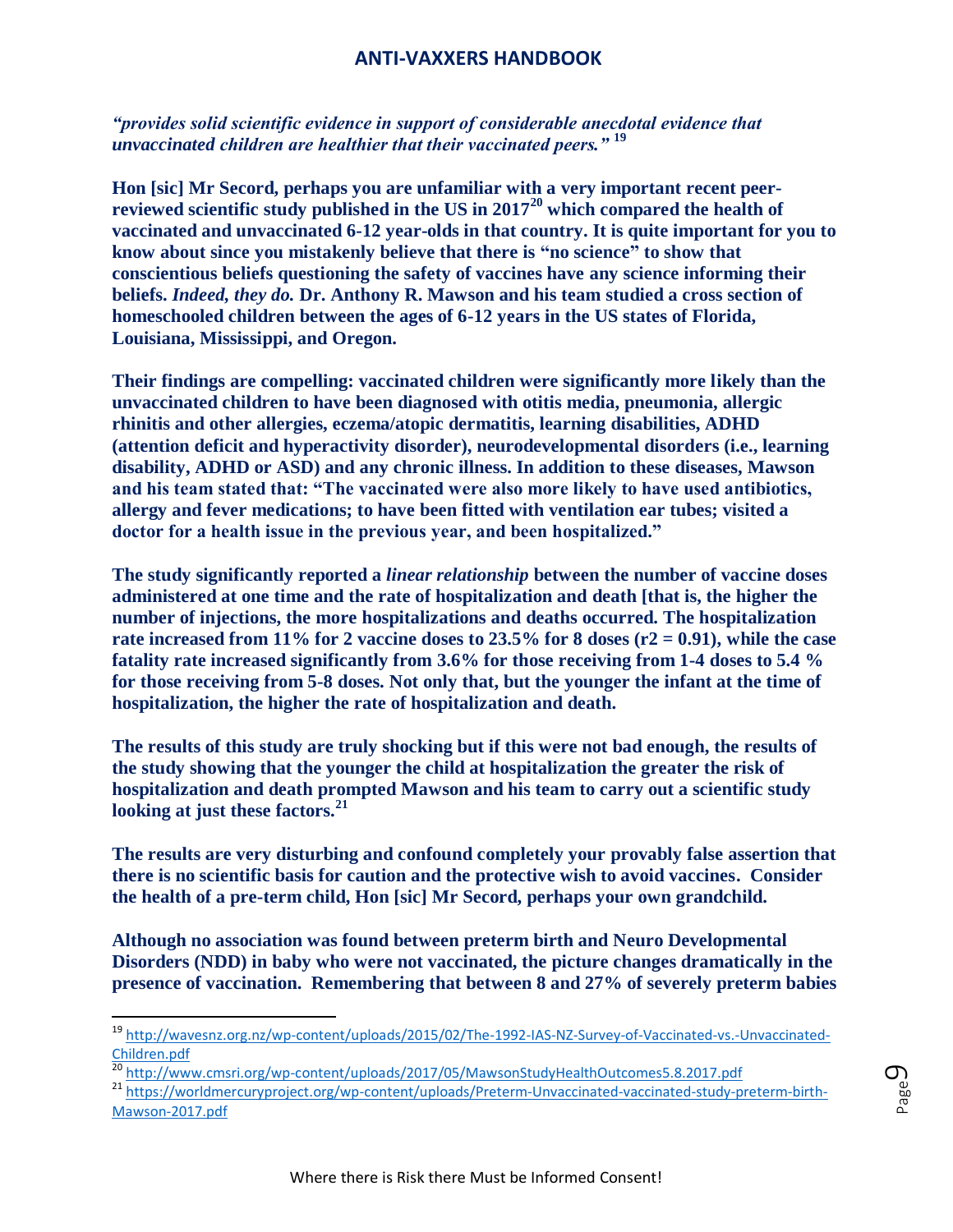**will go on to become autistic, the fact that** *no* **relationship between pre term birth and NDD was found in the absence of vaccination is striking. Couple that, however, with the strong correlation between preterm birth and autism in the presence of vaccination and you have data which throws the practice of vaccination into serious question: vaccination turns out to be significantly associated with NDD in children born at term (OR 2.7, 95% CI: 1.2, 6.0). However, vaccination coupled with preterm birth was associated with increasing odds of NDD, ranging from 5.4 (95% CI: 2.5, 11.9) compared to vaccinated but non-preterm children, to 14.5 (95% CI: 5.4, 38.7) compared to children who were neither preterm nor vaccinated.**

**What this means in simple terms, Hon [sic] Mr Secord, is that preterm babies who are vaccinated are being exposed to neurological hazards that can leave them severely damaged for life with little or no gain to the child and extreme cost to society and the family as well.**

**So your confident assurance to other members of this House is, at best, ill-informed and at worst designed to mislead your fellow members.** 

**The question requires an answer, Hon. [sic] Mr. Secord: Are you ignorant of the science of vaccine damage, ill-disposed to consider it for some reason known to you or intentionally deceptive in your remarks?** 

**It is possible, Hon. [sic] Mr Secord, that you are blindly following the assertions of the CDC in that the CDC maintains there is "no relationship between Thimerosal-containing vaccines and autism rates in children," even though the data from the CDC's own Vaccine Safety Datalink (VSD) database shows a very high risk. There are a number of public records to back this up, including this Congressional Record from May 1, 2003.<sup>22</sup> The CDC's refusal to acknowledge thimerosal's risks is exemplified by a leaked statement from Dr. Marie McCormick, chair of the CDC/NIH-sponsored Immunization Safety Review at Institute Of Medicine. Regarding vaccination, she said in 2001, "…we are not ever going to come down that it [autism] is a true side effect".<sup>23</sup>**

## **VACCINATION IS NOT "A PROVEN MEDICAL TREATMENT"**

The bill only affects parents who, due to their personal beliefs and opinions **and, I would add, to the science of the matter,** deny a proven medical treatment that protects both their children and other children from preventable serious illnesses. **See above. The treatment is not well proven in the least and the hazards are emerging from the anecdotal to the scientifically validated.**

**When the data on over 400,000 infants born between 1991 and 1997 were analyzed by CDC epidemiologist Thomas Verstraeten, MD, it was documented unequivocally that in 2000** 

<sup>22</sup> <https://www.gpo.gov/fdsys/pkg/CREC-2003-05-21/pdf/CREC-2003-05-21-pt1-PgE1011-3.pdf>

<sup>23</sup> <http://thefreethoughtproject.com/cdc-forced-release-documents-showing-knew-vaccine-preservative-autism/>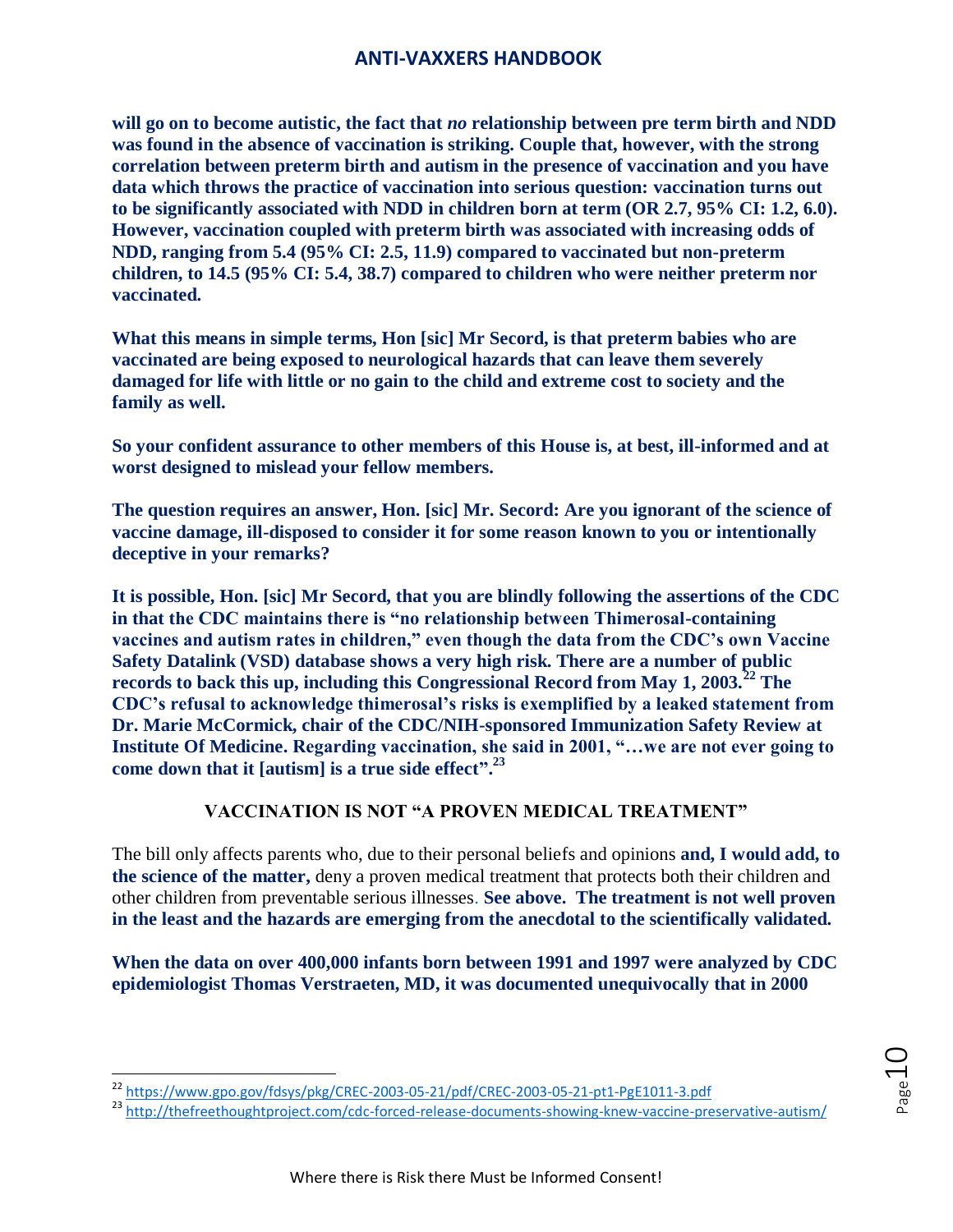**CDC officials were informed internally of the very high risk of autism, non-organic sleep disorder and speech disorder associated with Thimerosal exposure.<sup>24</sup>**

**Perhaps because of motivations similar to your own, Hon(sic) Mr. Secord, those data were intentionally reanalyzed to bury that reality. Among the tragic consequences, alongside the autistic and damaged legions of children world-wide, it is possible that we should include the dreadful error of perhaps-well-intentioned legislation like this to socially engineer compelling parents to do their children harm for reasons known only to the State, but certainly** *not* **to science.**

**This misinformation was so concerning that a member of the US House of Representatives, Dave Weldon, Florida, wrote to the head of the CDC to question this reassurances of the safety of vaccines, the lack of their relationship to autism and the methods used to obfuscate science and truth by this agency. An excerpt of the letter follows:** 

*"I have read the upcoming Pediatrics study and several earlier versions of this study dating back to February 2000. I have read various e-mails from Dr. Verstraeten and coauthors. I have reviewed the transcripts of a discussion at Simpsonwood, GA between the author, various CDC employees, and vaccine industry representatives. I found a disturbing pattern which merits a thorough, open, timely, and independent review by researchers outside of the CDC, HHS, the vaccine industry, and others with a conflict of interest in vaccine related issues (including many in University settings who may have conflicts).*

*A review of these documents leaves me very concerned that rather than seeking to understand whether or not some children were exposed to harmful levels of mercury in childhood vaccines in the 1990s, there may have been a selective use of the data to make the associations in the earliest study disappear. While most childhood vaccines now only have trace amounts of mercury from thimerosal containing vaccines (TCVs), it is critical that we know with certainty if children were injured in the 1990s.*

*Furthermore, the lead author of the article, Dr. Thomas Verstraeten, worked for the CDC until he left over two years ago to work in Belgium for GlaxoSmithKline (GSK), a vaccine manufacturer facing liability over TCVs. In violation of their own standards of conduct, Pediatrics failed to disclose that Dr. Verstraeten is employed by GSK and incorrectly identifies him as an employee of the CDC. This revelation undermines this study further.*

*The first version of the study, produced in February 2000, found a significant association between exposure to thimerosal containing vaccines (TCVs) and autism and neurological developmental delays (NDDs). When comparing children exposed to 62.5 ug of mercury by 3 months of age to those exposed to less than 37.5 ug, the study found a relative risk for autism of 2.48 for those with a higher exposure level. (While not significant in the 95% confidence interval for autism, this meets the legal standard* 

Page11

<sup>&</sup>lt;sup>24</sup> <http://thefreethoughtproject.com/cdc-forced-release-documents-showing-knew-vaccine-preservative-autism/>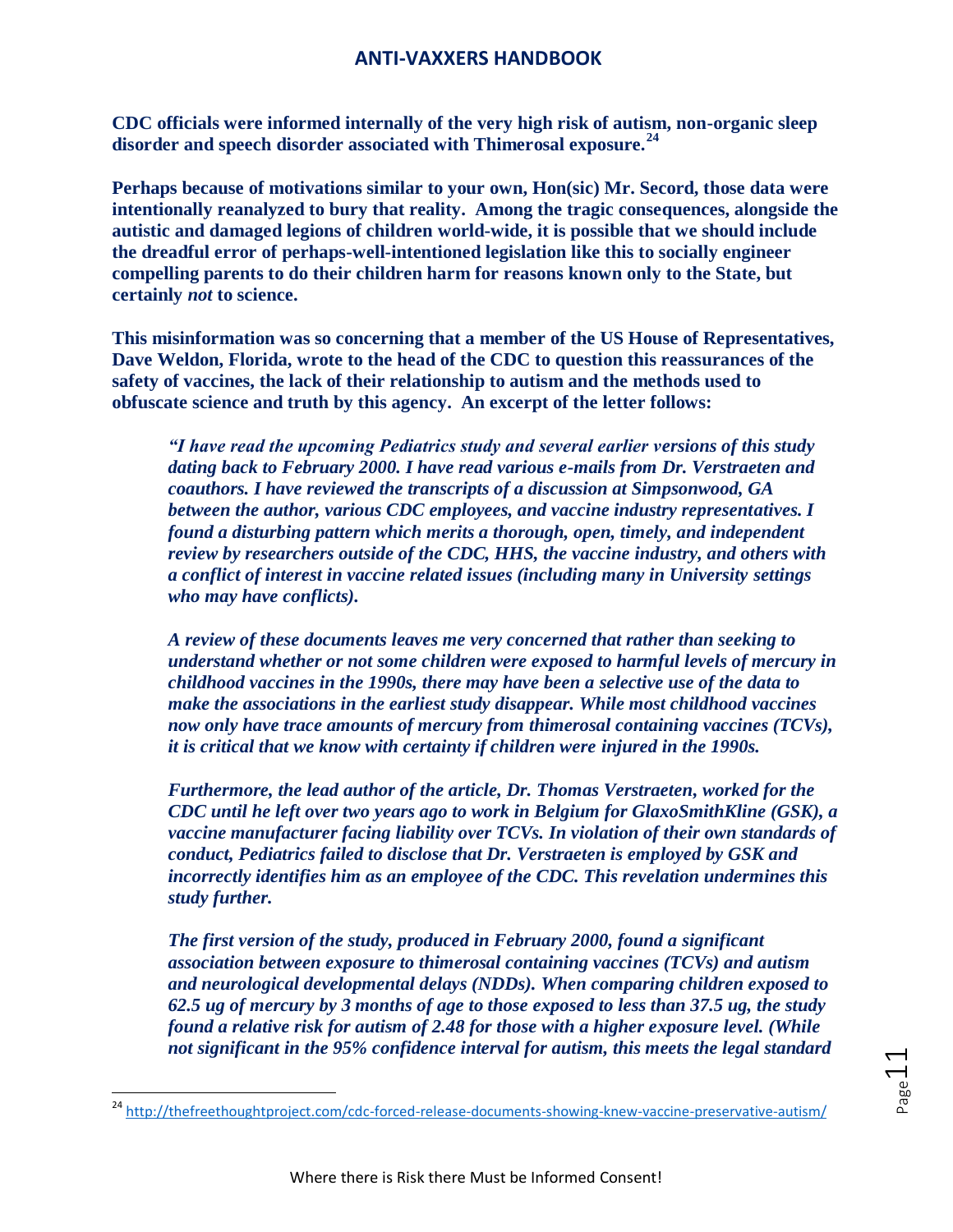*of proof exceeding 2.0.) For NDDs the study found a relative risk of 1.59 and a definite upward trend as exposure levels increased.*

*A June 2000 version of the study applied various data manipulations to reduce the autism association to 1.69 and the authors went outside of the VSD database to secure data from a Massachusetts HMO (Harvard Pilgrim, HP) in order to counter the association found between TCVs and speech delay. At the time that HP's data was brought in, HP was in receivership by the state of Mass., its computer records had been in shambles for years, it had multiple computer systems that could not communicate with one another (Journal of Law, Ethics and Medicine Sept. 22, 2000), and it used a health care coding system totally different from the one used across the VSD. There are questions relating to a significant underreporting of Autism in Mass. The HP dataset is only about 15% of the HMO dataset used in the February 2000 study. There may also be significant problems with the statistical power of the HP dataset.*

*In June of 2000 a meeting was held in Simpsonwood, GA, involving the authors of the study, representatives of the CDC, and the vaccine industry. I have reviewed a transcript of this meeting that was obtained through the Freedom of Information Act (FOIA). Comments from Simpsonwood, NJ meeting include: (summary form, not direct quotes):*

*\* We found a statistically significant relationship between exposures and outcomes. There is certainly an under ascertainment of adverse outcomes because some children are just simply not old enough to be diagnosed, the current incidence rates are much lower than we would expect to see (Verstraeten);*

*\* We could exclude the lowest exposure children from our database. Also suggested was removing the children that got the highest exposure levels since they represented an unusually high percentage of the outcomes. (Rhodes)*

*\* The significant association with language delay is quite large. (Verstraeten);*

*\* This information should be kept confidential and considered embargoed;*

*\* We can push and pull this data anyway we want to get the results we want;*

*\* We can alter the exclusion criteria any way we want, give reasonable justifications for doing so, and get any result we want;*

*\* There was really no need to do this study. We could have predicted the outcomes;*

*\* I will not give TCVs to my grandson until I find out what is going on here.*

*Another version of the study - after further manipulation - finds no association between TCVs and autism, and no consistency across HMOs between TCVs and NDDs and speech delay.*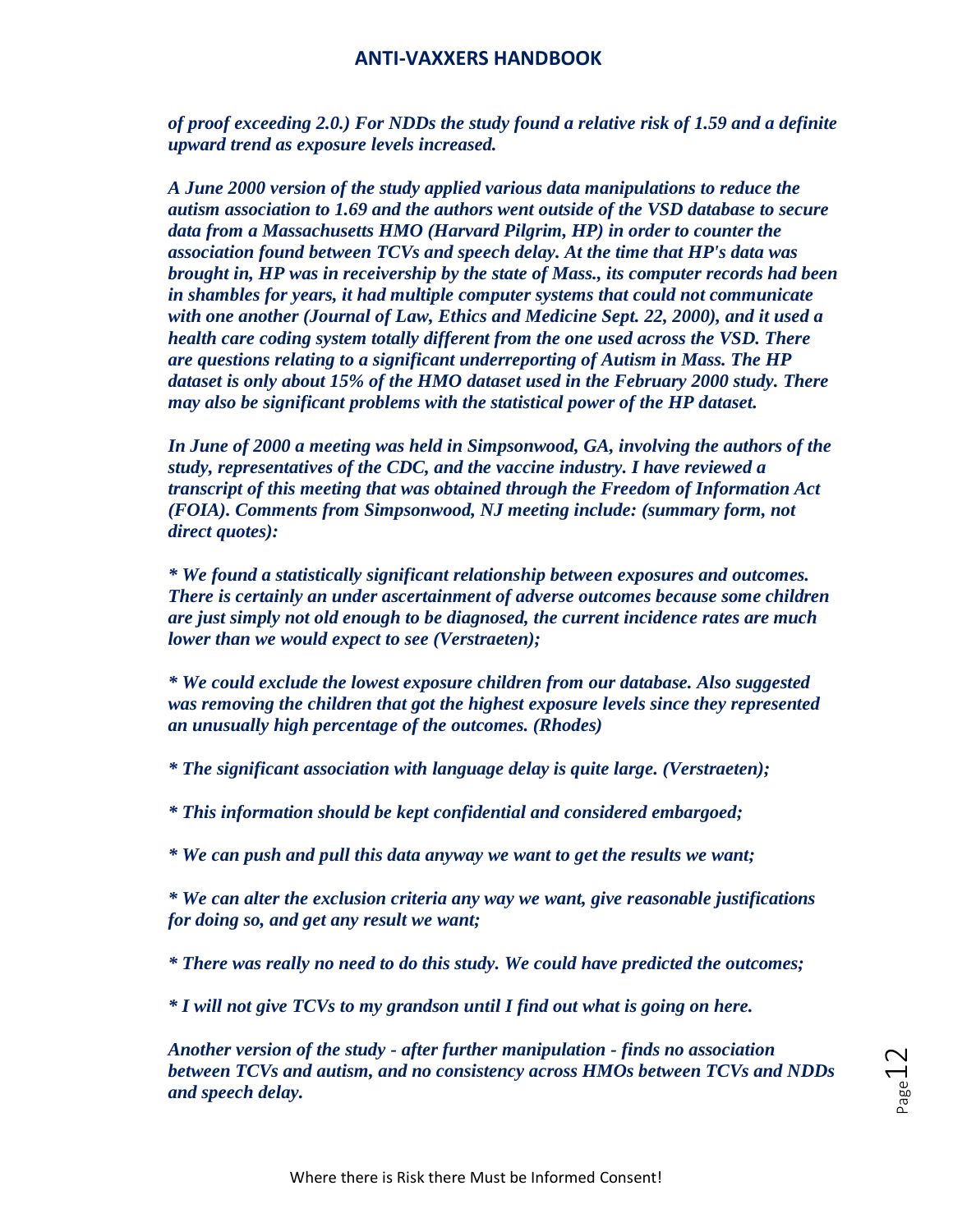*The final version of the study concludes that "No consistent significant associations were found between TCVs and neurodevelopmental outcomes," and that the lack of consistency argues against an association. In reviewing the study there are data points where children with higher exposures to the neurotoxin mercury had fewer developmental disorders. This demonstrates to me how excessive manipulation of data can lead to absurd results. Such a conclusion is not unexpected from an author with a serious, though undisclosed, conflict of interest.*

*This study increases speculation of an association between TCVs and neurodevelopmental outcomes. I cannot say it was the author's intent to eliminate the earlier findings of an association. Nonetheless, the elimination of this association is exactly what happened and the manner in which this was achieved raises speculation. The dialogue at the Simpsonwood meeting clearly indicates how easily the authors could manipulate the data and have reasonable sounding justifications for many of their decisions.*

*The only way these issues are going to be resolved - and I have only mentioned a few of them - is by making this particular dataset and the entire VSD database open for independent analysis. One such independent researcher, Dr. Mark Geier, has already been approved by the CDC and the various IRBs to access this dataset. They have requested the CDC allow them to access this dataset and your staff indicated to my office that they would make this particular dataset available after the Pediatrics study is published.*

*Earlier this month the CDC had prepared three similar datasets for this researcher to review to allow him to reanalyze CDC study datasets. However when they accessed the datasets - which the researchers paid the CDC to assemble - the datasets were found to have no usable data in them. I request that you personally intervene with those in the CDC who are assembling this dataset to ensure that they provide the complete dataset, in a usable format, to these researchers within two weeks. The treatment that these well-published researchers have received from the CDC thus far has been abysmal and embarrassing. I would also be curious to know whether Dr. Verstraeten, an outside researcher for more than two years now, was required to go through the same process as Dr. Geier in order to continue accessing the VSD."<sup>25</sup>*

## **IS INFORMED CONSENT A "LOOPHOLE"?**

As we talk about individual choices and parents' rights, let us keep that specific factual context in mind. The bill is necessary because of a loophole in the existing legislation, created by the previous Minister for Health. It is now necessary to ban the setting up of specialist antivaccination childcare centres in New South Wales.

**Why is that necessary, Hon [sic] Mr. Secord? It is not permitted under the governing law of the land and superseding International Treaty Law. It is not required by health considerations and it is not scientifically justified since there is significant risk to the entire** 

<sup>&</sup>lt;sup>25</sup> <http://thinktwice.com/fraud.htm>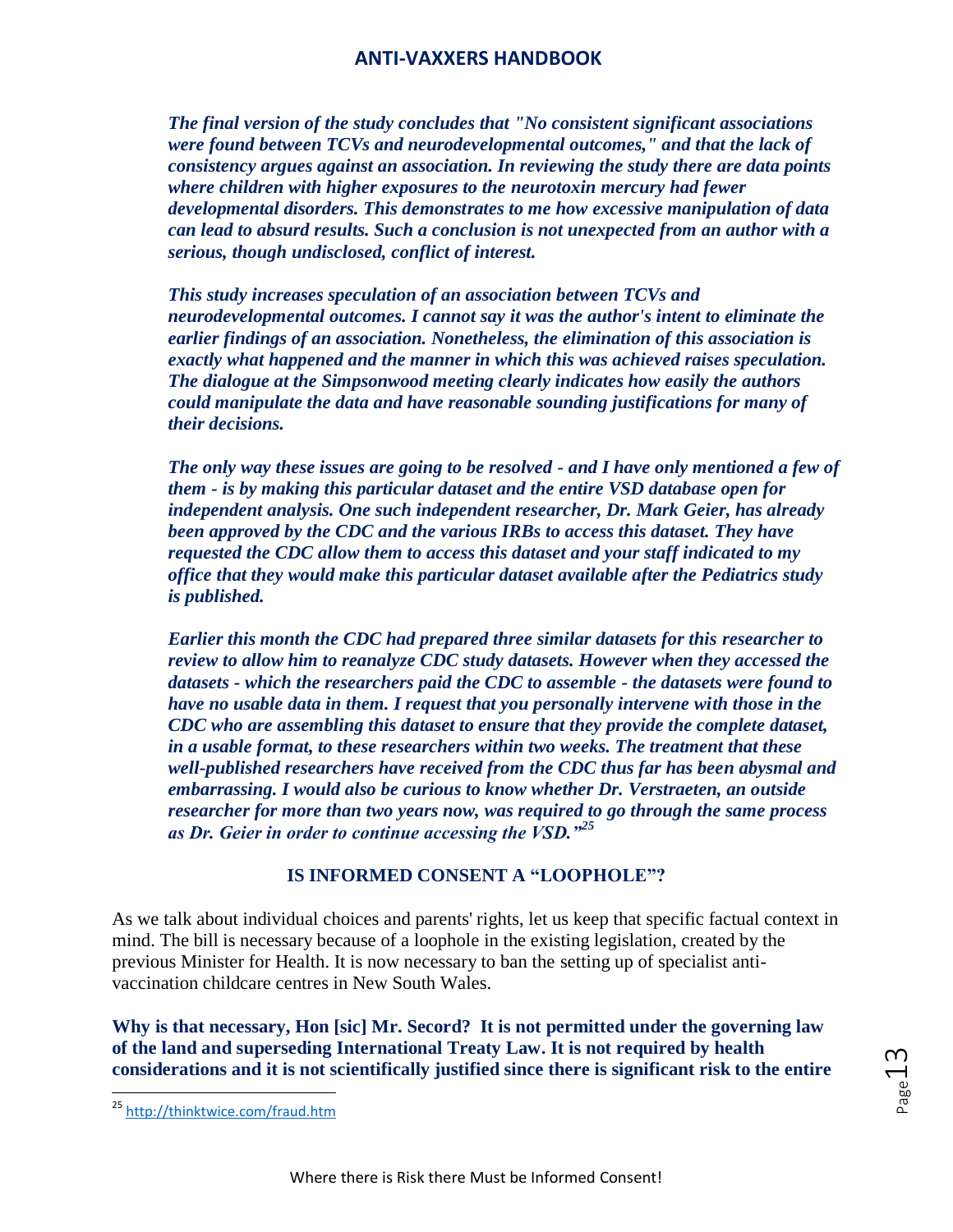**vaccination schedule. In fact, the US Supreme Courts and others have held, repeatedly, that vaccines are "unavoidably unsafe" and they actually constitute an uninsurable risk. So what, exactly are we demanding of parents? That they subject their children to uninsurable risks and that, in order to be able to have day care for them, despite their inalienable right of Informed Consent, they be forced to give up the right to make decisions on their children's behalf when the science tells them that extreme caution is warranted?**

#### **Why, Hon (sic) Mr. Secord? What is the dog that you have in this particular fight?**

Labor's bill also makes it an offence for a principal or operator to enrol; a child at a childcare facility or at home-based child care without a vaccination certificate or a medical contraindication certificate. The maximum penalty for a principal or operator will be \$5,500. This legislation fixes and builds on the work of the Public Health Amendment (Vaccination of Children Attending Child Care Facilities) Act 2013.

## **This is public policy by economic blackmail, nothing more and nothing less. Punish the day care center proprietors to force the parents into line? How deceitful, Hon [sic] Mr. Secord. How does this square with your ethical obligations under the Nuremburg Code?**

I supported that legislation in June 2013, but at that time I expressed my concerns about the socalled "conscientious exemption". **To remind you, Hon [sic] Mr Secord, there is nothing "socalled" about this conscientious exemption.** It turns out my concerns were well founded as this loophole was set to be significantly exploited. To give context, Australia, including New South Wales, clearly has a vaccination crisis.

**Yes, sir, we do. We have a** *constitutional* **vaccination crisis, a** *moral* **vaccination crisis, a**  *public health* **vaccination crisis and a** *medical* **vaccination crisis because vaccines are being pumped into children despite the known, and the many more unknown, dangers of same. The crisis, Hon [sic] Mr Secord is not that we have to few vaccinations but that we have too many for safety, sanity or security.**

We now have preventable diseases such as measles,

**Contrary to propaganda, measles is a minor and insignificant disease which when contracted from another person, not from a vaccination, not only confers life-long immunity, but reduces the incidence of certain cancers and other health problems later in life. In fact, a peer reviewed study published in the Lancet shows that risk of certain malignant tumors increases over 1000% in people who did not have measles as children!<sup>26</sup> Or something. Because the entire house of damaged cards on which the immunization system rests is tumbling down while you, Hon (sic) Mr. Secord, attempt to coerce, compel and control the free and responsible choices of parents to vaccinate or not vaccinate their children or congregate with other vaccinated or unvaccinated children.**



<sup>&</sup>lt;sup>26</sup> <https://www.ncbi.nlm.nih.gov/pubmed/2856946/>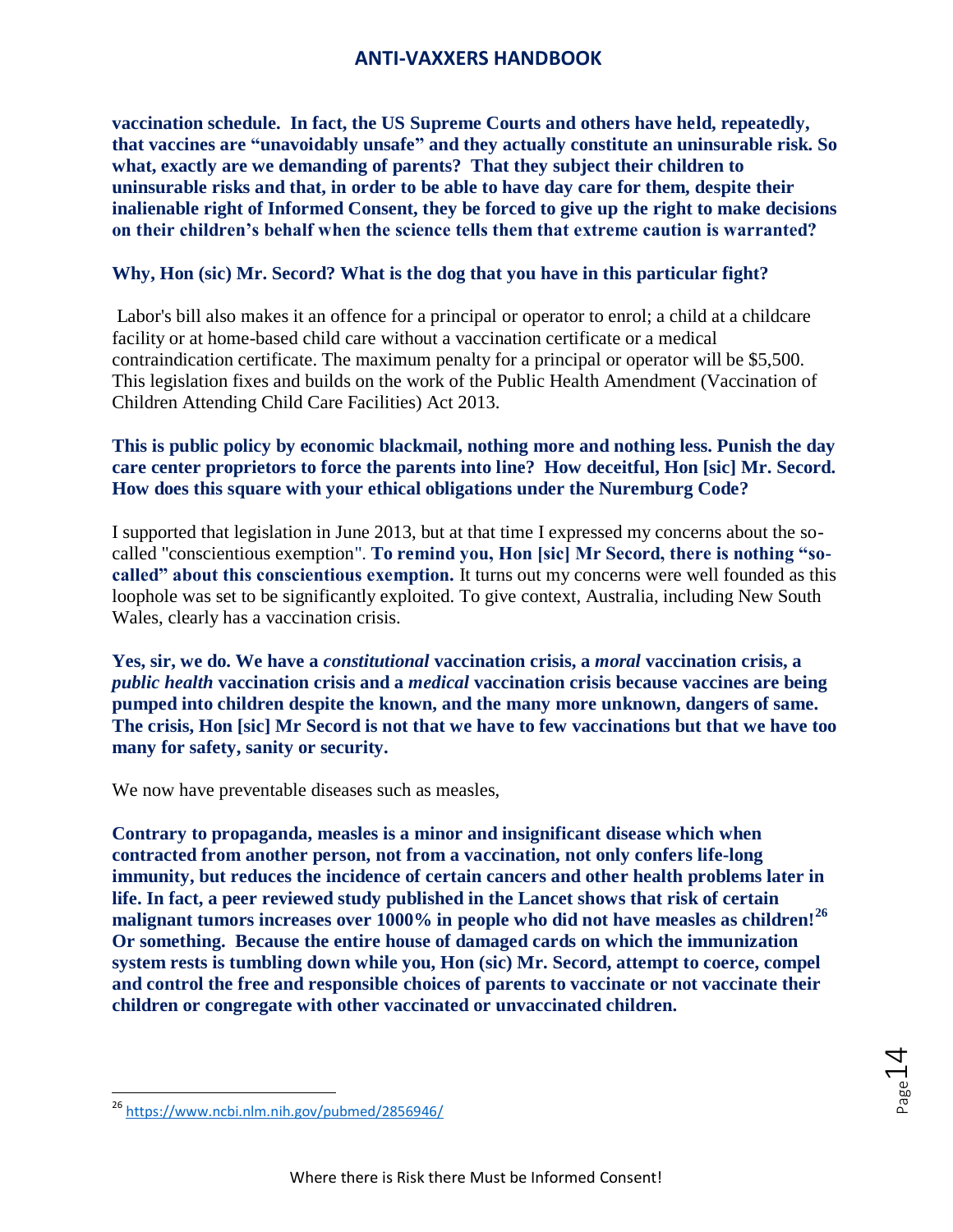**In this** *you* **stand in the dock with the Nuremburg defendants, imposing "intervention of any element of force, fraud, deceit, duress, over-reaching, or other ulterior form of constraint or coercion"**

**For example, a German Court recently determined that there is no scientific proof whatsoever that the measles virus actually exists.<sup>27</sup> That being the legally defined case, what has been injected as "the measles virus" is actually fragments of cells which, upon injection, cause potentially cataclysmic reactions including inflammation of the brain and other tissues.** 

**We recognize the downstream effects of these cataclysmic responses to the injection of cell fragments with names like autism, Neuro Developmental Disorders, Irritable Bowel Syndrome and a host of other vaccine injuries. And parents must, in the face of this crumbling scientific edifice, have the right to protect their children as they see fit.**

whooping cough, **It is interesting, Hon [sic] Mr. Secord, that the more whooping cough rates rise, the more fatalities we have from whooping cough. Before widespread pertussis vaccination was accomplished, older preschool and young school children typically developed the disease. Their airways were large enough to allow the passage of sufficient air to prevent death in most cases.<sup>28</sup>, Now most fatalities occur in very young infants whose airways are too narrow to prevent strangulation during the course of the disease. However, at this point, outbreaks of pertussis are occurring in populations of fully vaccinated children all over the world.<sup>29</sup>**

tetanus **Despite a good deal of misinformation, tetanus is virtually unknown in babies and young children making deaths a non-problem. Under those circumstances, what would be the point of vaccinating children against tetanus, even if the assumption were made that the vaccine was either safe or effective, Hon [sic] Mr. Secord?**



<sup>&</sup>lt;sup>27</sup> [http://anonhq.com/anti-vaxxer-biologist-stefan-lanka-bets-100k-measles-isnt-virus-wins-german-federal](http://anonhq.com/anti-vaxxer-biologist-stefan-lanka-bets-100k-measles-isnt-virus-wins-german-federal-supreme-court/)[supreme-court/](http://anonhq.com/anti-vaxxer-biologist-stefan-lanka-bets-100k-measles-isnt-virus-wins-german-federal-supreme-court/)

<sup>28</sup> <https://www.cdc.gov/pertussis/outbreaks/trends.html>

<sup>&</sup>lt;sup>29</sup> [https://wwwnc.cdc.gov/eid/article/6/5/00-0512\\_article](https://wwwnc.cdc.gov/eid/article/6/5/00-0512_article)

<sup>30</sup> <https://www.cdc.gov/vaccines/pubs/surv-manual/chpt16-tetanus.html>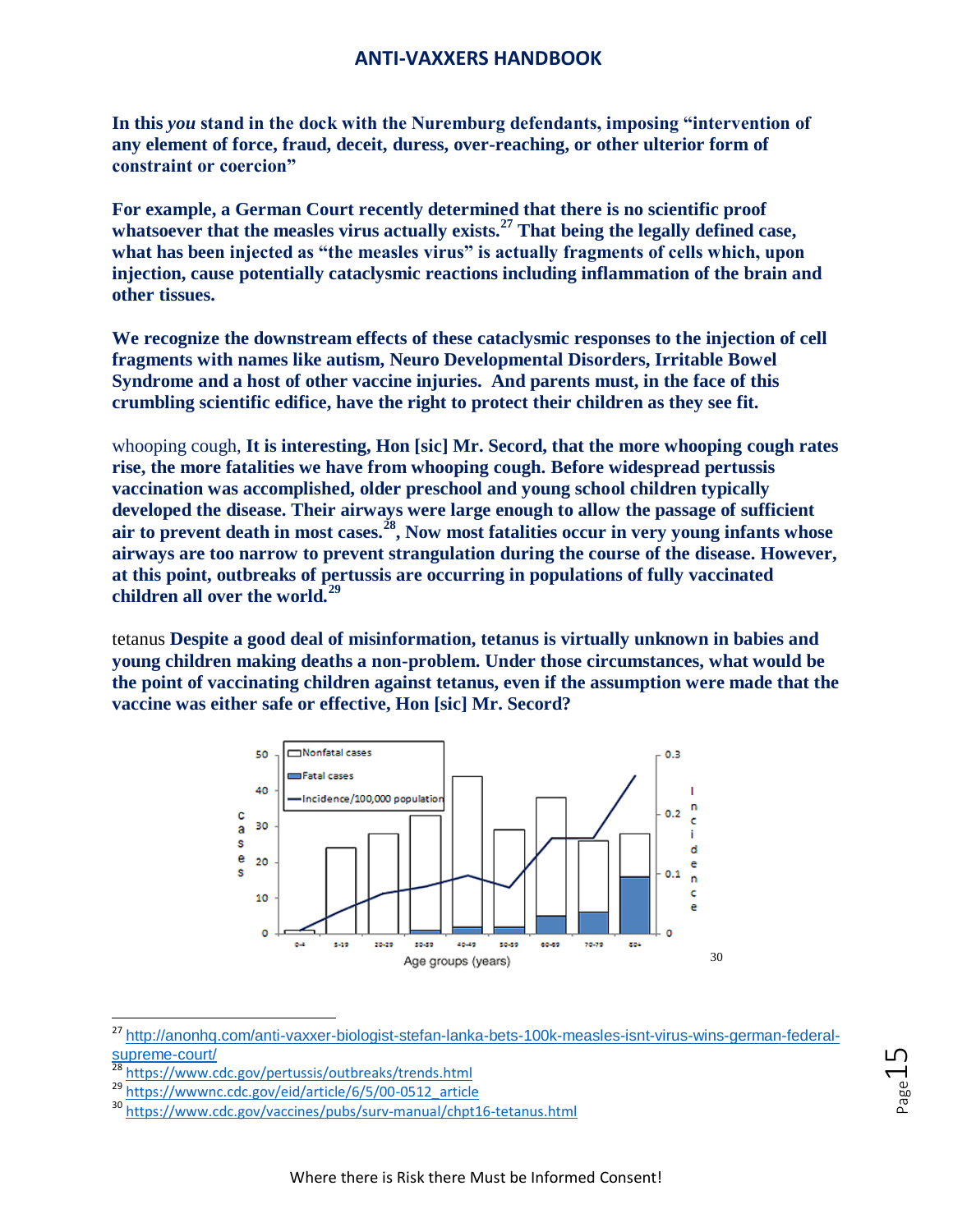and tuberculosis. **I take it, Hon [sic] Mr. Secord, that although you set yourself up as an authority on these matters, lacking, as you do, a biological or medical degree of any sort, you are unaware of the fact that, as Ingri Cassel, MD, [who actually does have a medical degree] summarizes:<sup>31</sup>**

**The world's largest (and only double-blind) vaccine trial of BCG vaccine was conducted in India. The India study showed that incidence of TB was higher in the vaccinated group than in the control (unvaccinated) group.<sup>32</sup>**

**The New Scientist wrote: "The world's biggest trial to assess the value of BCG tuberculosis vaccine has made the startling revelation that the vaccine does not give any protection against bacillary forms of tuberculosis."** 

**While the Scientist noted, in discussing a similar study in South Africa, "In the vaccine group, 13 percent of infants were infected with the TB bacterium over a 2-year period, and 2 percent developed active disease. In the placebo group, 12 percent were infected and 3 percent developed disease. "The vaccine induced modest immune responses against TB in the infants, but these were much lower than those previously seen in adults, and were insufficient to protect against the disease," the University of Oxford's Helen McShane, who developed the vaccine, said in a press release?<sup>33</sup>**

**Please note, Hon [sic] Mr. Secord, that Helen McShane is a professor of Vaccinology at Oxford University as well as the Wellcome Senior Clinical Fellow, Honorary Consultant in HIV and Genito-Urinary Medicine, Oxford Martin Senior Fellow, Group Head / PI, Consultant Physician, Fellow and Member of congregation.<sup>34</sup> She, of course, would not have as much knowledge on this topic as you, a Member of Parliament and would have to defer, I am sure, to your biomedical and virological wisdom on these matters.**

**Similarly, the Lancet published the results of a study of 83,000 people who had been vaccinated against TB and concluded that they could find no statistically significant protection by the BCG vaccine against tuberculosis. Holland does not have a BCG vaccine program, and they have the lowest TB death rate in Europe.<sup>35</sup>**

# **THE VACCINATED AND MEASLES OUTBREAKS**

Only yesterday, NSW Health reported another measles outbreak in Western Sydney. NSW Health Director of the Communicable Disease Branch, Dr Vicky Sheppeard, said that measles was the most contagious disease known. A person can catch measles by entering a room half an hour after an infected person has been there and they can still catch the infection. This morning,

$$
\mathsf{Page}\hspace{.01in}\mathsf{16}
$$

<sup>&</sup>lt;sup>31</sup> <http://proliberty.com/observer/20030723.htm>

<sup>32</sup> <http://eprints.nirt.res.in/845/>

<sup>33</sup> <http://www.the-scientist.com/?articles.view/articleNo/34268/title/New-TB-Vaccine-Fails-Trial/>

<sup>34</sup> <https://www.ndm.ox.ac.uk/principal-investigators/researcher/helen-mcshane>

<sup>35</sup> [http://www.thelancet.com/journals/lancet/article/PII0140-6736\(92\)90794-4/abstract?version=printerFriendly](http://www.thelancet.com/journals/lancet/article/PII0140-6736(92)90794-4/abstract?version=printerFriendly)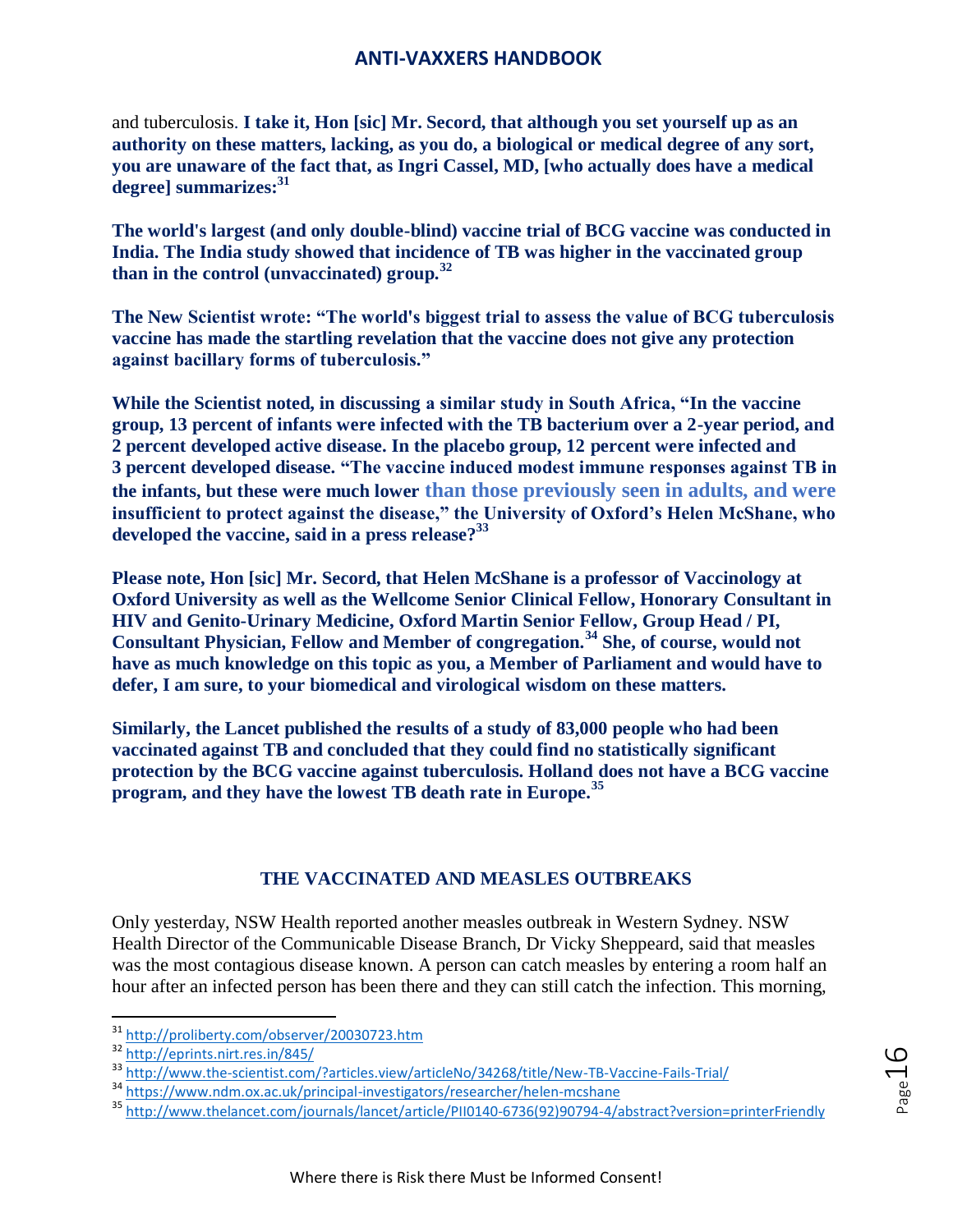we learn that another six people have been infected, including three children. NSW Health confirm that the victims spent time at Westmead Children's Hospital. This brings the total number of people with measles in New South Wales for 2017 to 19, according to official notifications.

#### **And the number of people who have died from this self-limiting and actually beneficial disease is exactly what, Hon [sic] Mr. Secord?**





#### **Or, given the pervasive illogic and lack of science that permeates and pervades this entire sad document of yours, perhaps not**

**The March edition of the Medical Journal of Australia reported that approximately 37,000 conscientious objectors are registered nationally. That means there are about 13,000 in New South Wales. Let me spare you a little pain, Hon [sic] Mr. Secord. Another person of probably no scientific merit or credentials is Professor Tetyana Obukhanych, PhD <sup>37</sup> since she merely holds a PhD in Immunology***,* **earned her PhD in Immunology at the Rockefeller University in New York and did postdoctoral training at Harvard Medical School, Boston, MA and Stanford University in California. and is not a member of your august legislative body. She has, however, written an Open Letter to Legislators like you and your colleagues to inform you of the many scientific errors contained in your proposed legislation."<sup>38</sup>. I** 

**.**

<sup>&</sup>lt;sup>36</sup> <https://imgur.com/WRf1Wxi>

<sup>37</sup> <http://vaccine-injury.info/tetyana.cfm>

<sup>38</sup> [http://thinkingmomsrevolution.com/an-open-letter-to-legislators-currently-considering-vaccine-legislation](http://thinkingmomsrevolution.com/an-open-letter-to-legislators-currently-considering-vaccine-legislation-from-tetyana-obukhanych-phd-in-immunology/)[from-tetyana-obukhanych-phd-in-immunology/](http://thinkingmomsrevolution.com/an-open-letter-to-legislators-currently-considering-vaccine-legislation-from-tetyana-obukhanych-phd-in-immunology/)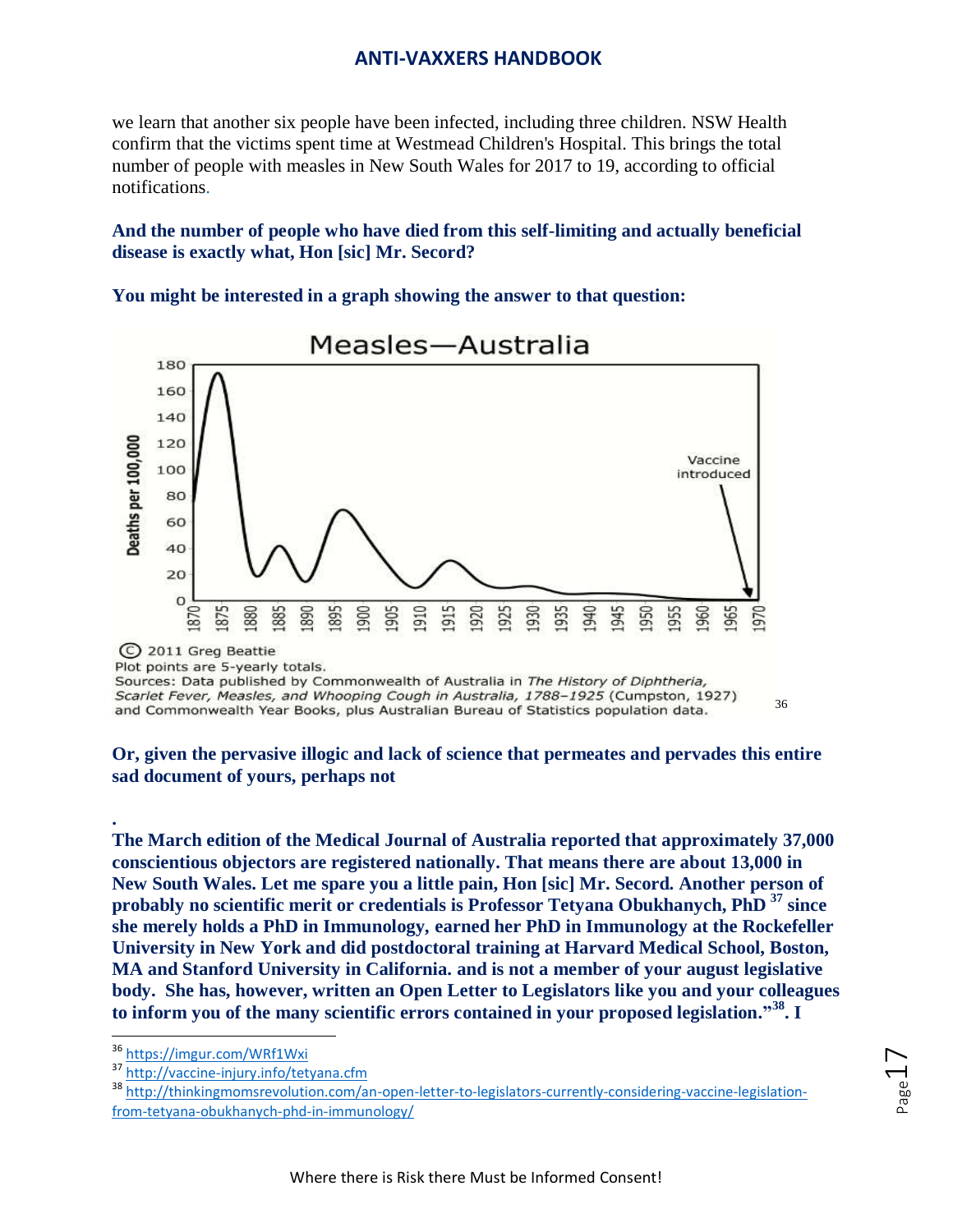**commend it to you highly. And I further commend to you the easy to understand, detailed discussion of your favorite unscientific myth, Herd Immunity by another ill-prepared person, Suzanne Humphries, MD, a scientific expert in the area. Her paper, entitled, "Herd Immunity: Flawed Science and Mass Vaccination Failures" 39 really should be required reading for people who, like you, Hon [sic] Mr. Secord, are presuming to act legislatively in ways that threaten the well-being of the entire populace without scientific basis for those actions.**

Now we learn that anti vaccination groups are planning to further exploit this loophole, with two separate reports that groups are planning to set up a so-called "vaccine-free day care" centre. A mother on Sydney's northern beaches has called for expressions of interest. In September 2015, a Lismore mother announced she wanted to set up a similar venture. Both have attracted national attention. In recent months, reports show that patients are presenting to New South Wales hospitals with vaccine preventable diseases in increasing numbers.

**That suggests, Hon [sic] Mr Secord, that the standard of living, the hyenine, the sanitation, the diet and the education of the families in question is in need of support by your government. Vaccination has never prevented <sup>40</sup>a single disease, nor can it. It has harmed innumerable immune and nervous systems, however.**

**1. If you are, in fact, truly interested in the well-being of the people you represent as an elected Member of Parliament, you might care to take a few moments to read my paper on this topic which shows, using government statistics, that my position is supported by science while yours, Hon [sic] Mr. Secord, is supported by the pharmaceutical industry. This is, of course, no coincidence. The statistical linkage between low-vaccination rate areas of Australia and the incidence of vaccine preventable infections is well established. Yes, Sir, it is. It is an inverse relationship: the higher the vaccination rate, the higher the incidence of what you incorrectly refer to as "vaccine preventable infections"** 

**As Dr. Obukhanych so succinctly says,** 

- **2. "IPV (inactivated poliovirus vaccine) cannot prevent transmission of poliovirus (see appendix for the scientific study, Item #1). Wild poliovirus has been non-existent in the USA for at least two decades. Even if wild poliovirus were to be re-imported by travel, vaccinating for polio with IPV cannot affect the safety of public spaces. Please note that wild poliovirus eradication is attributed to the use of a different vaccine, OPV or oral poliovirus vaccine. Despite being capable of preventing wild poliovirus transmission, use of OPV was phased out long ago in the USA and replaced with IPV due to safety concerns.**
- **2. Tetanus is not a contagious disease, but rather acquired from deep-puncture wounds contaminated with** *C. tetani* **spores. Vaccinating for tetanus (via the DTaP combination vaccine) cannot alter the safety of public spaces; it is intended to render personal protection only.**
- **3. While intended to prevent the disease-causing effects of the diphtheria toxin, the diphtheria toxoid vaccine (also contained in the DTaP vaccine) is not designed to prevent colonization and**

<sup>39</sup> <http://www.greenmedinfo.com/blog/herd-immunity-flawed-science-and-mass-vaccination-failures>

<sup>40</sup> <http://drrimatruthreports.com/wp-content/uploads/Final-All-India-Medical-Congress-Paper.020415.pdf>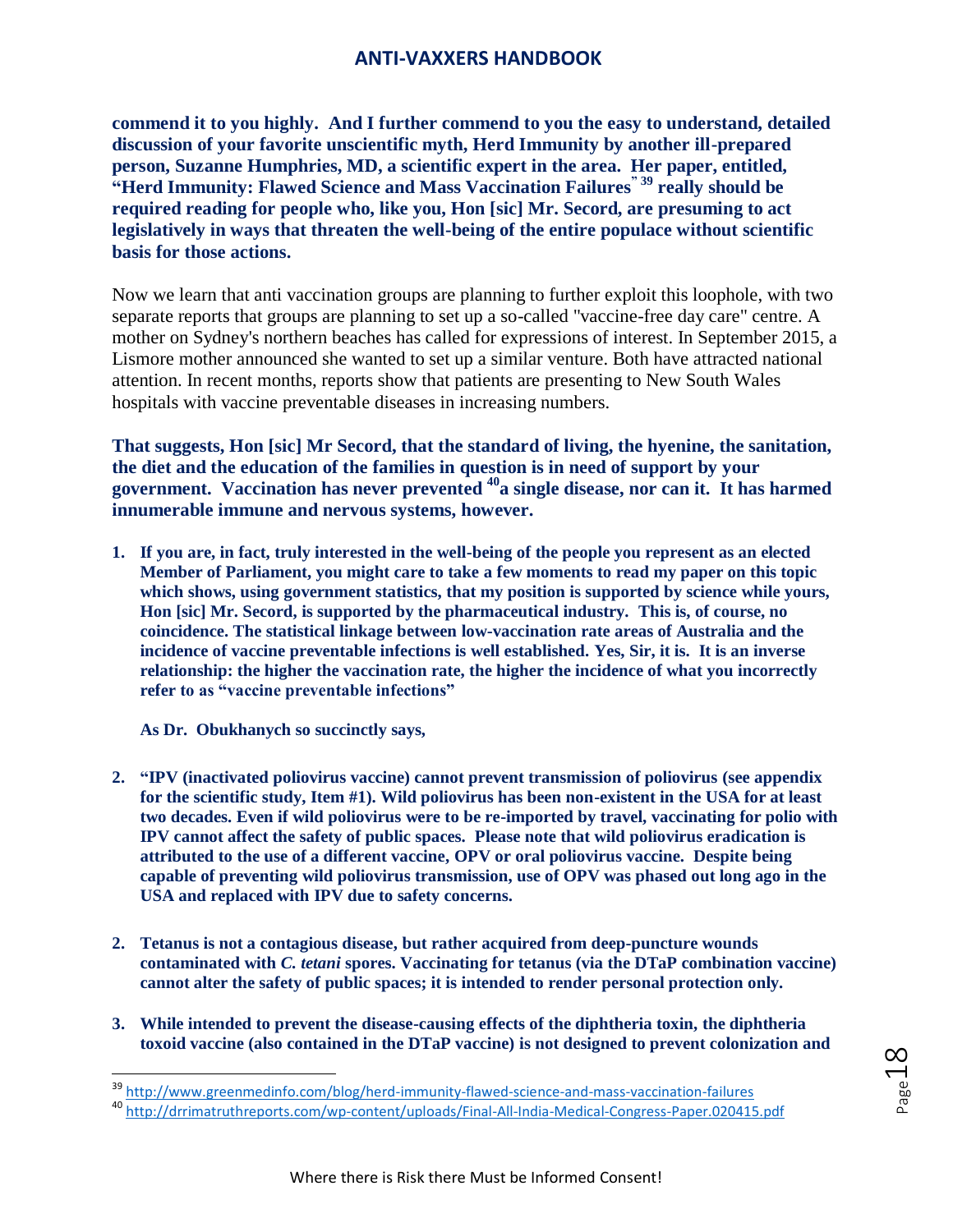**transmission of** *C. diphtheriae***. Vaccinating for diphtheria cannot alter the safety of public spaces; it is likewise intended for personal protection only.**

- **4. The acellular pertussis (aP) vaccine (the final element of the DTaP combined vaccine), now in use in the USA, replaced the whole cell pertussis vaccine in the late 1990s, which was followed by an unprecedented resurgence of whooping cough. An experiment with deliberate pertussis infection in primates revealed that the aP vaccine is not capable of preventing colonization and transmission of** *B. pertussis* **(see appendix for the scientific study, Item #2). The FDA has issued a warning regarding this crucial finding[.\[1\]](http://thinkingmomsrevolution.com/an-open-letter-to-legislators-currently-considering-vaccine-legislation-from-tetyana-obukhanych-phd-in-immunology/#_ftn1)**
- **Furthermore, the 2013 meeting of the Board of Scientific Counselors at the CDC revealed additional alarming data that pertussis variants (PRN-negative strains) currently circulating in the USA acquired a selective advantage to infect those who are up-to-date for their DTaP boosters (see appendix for the CDC document, Item #3), meaning that people who are up-todate are** *more* **likely to be infected, and thus contagious, than people who are not vaccinated.**
- **5. Among numerous types of** *H. influenzae***, the Hib vaccine covers only type b. Despite its sole intention to reduce symptomatic and asymptomatic (disease-less) Hib carriage, the introduction of the Hib vaccine has inadvertently shifted strain dominance towards other types of** *H. influenzae* **(types a through f). These types have been causing invasive disease of high severity and increasing incidence in adults in the era of Hib vaccination of children (see appendix for the scientific study, Item #4). The general population is more vulnerable to the invasive disease now than it was prior to the start of the Hib vaccination campaign. Discriminating against children who are not vaccinated for Hib does not make any scientific sense in the era of nontype b** *H. influenzae* **disease.**
- **6. Hepatitis B is a blood-borne virus. It does not spread in a community setting, especially among children who are unlikely to engage in high-risk behaviors, such as needle sharing or sex. Vaccinating children for hepatitis B cannot significantly alter the safety of public spaces. Further, school admission is not prohibited for children who are chronic hepatitis B carriers. To prohibit school admission for those who are simply unvaccinated – and do not even carry hepatitis B – would constitute unreasonable and illogical discrimination.**

**In summary, a person who is not vaccinated with IPV, DTaP, HepB, and Hib vaccines due to reasons of conscience poses no extra danger to the public than a person who is. No discrimination is warranted."<sup>41</sup>**

Children are getting serious illnesses that are entirely preventable

 $\overline{a}$ 

**Balderdash? See above.** as a result of parents failing to properly vaccinate. **Balderdash and more balderdash. See above. That alone would, in my view, justify closing the so-called conscientious objector loophole. If, Hon [sic] Mr. Secord, that were true, it might. Since it is concocted out of fairy dust and pharmaceutical money, there is nothing for you to worry about. Added to the argument is a rational, objective view about what the loophole truly supports. The fact is that this is not conscientious objection. Balderdash again, Sir. Go back and read the science that has been presented to you above vs. the religiosity of your** 

<sup>41</sup> [http://thinkingmomsrevolution.com/an-open-letter-to-legislators-currently-considering-vaccine-legislation](http://thinkingmomsrevolution.com/an-open-letter-to-legislators-currently-considering-vaccine-legislation-from-tetyana-obukhanych-phd-in-immunology/)[from-tetyana-obukhanych-phd-in-immunology/](http://thinkingmomsrevolution.com/an-open-letter-to-legislators-currently-considering-vaccine-legislation-from-tetyana-obukhanych-phd-in-immunology/) Op Cit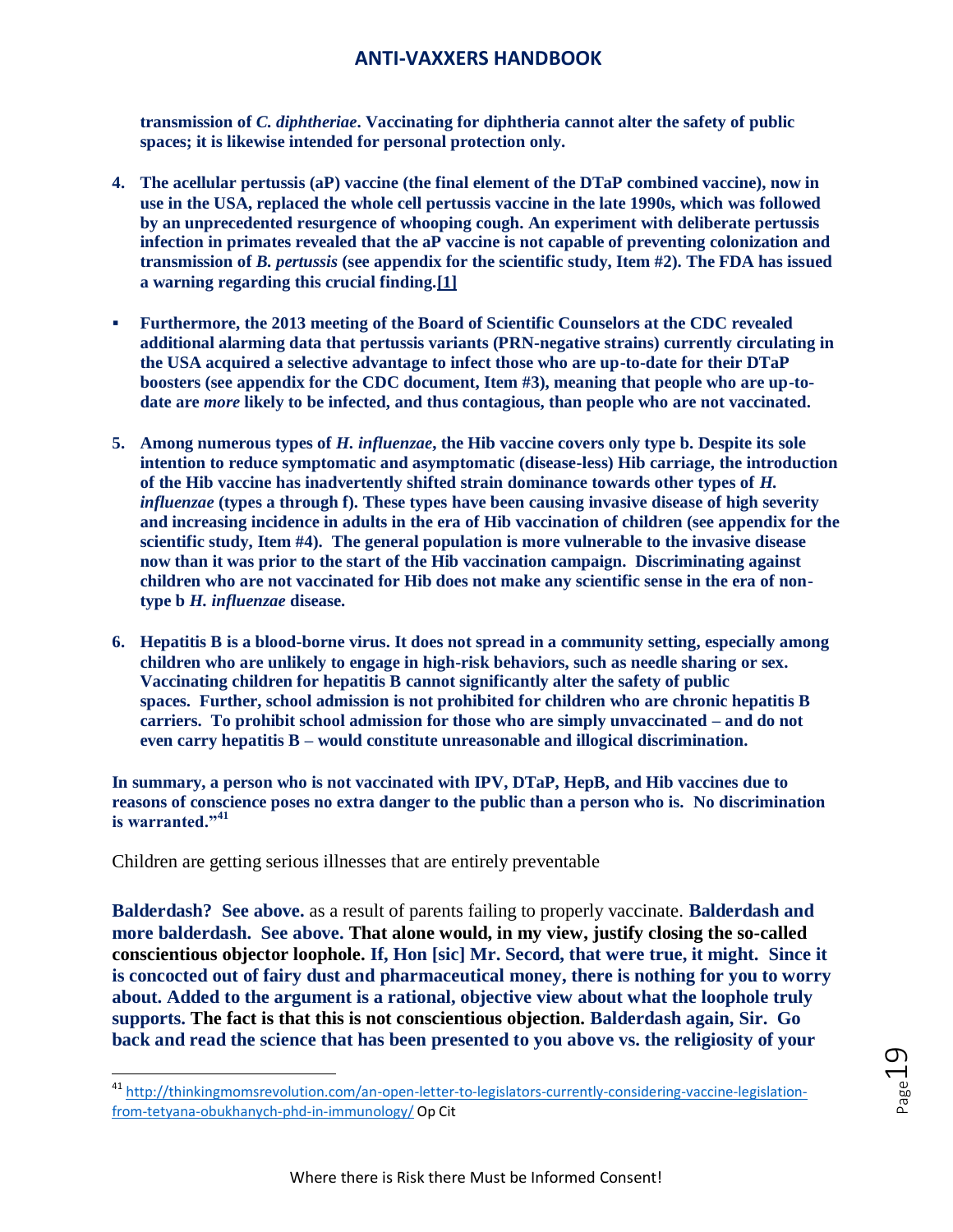**"belief". Tell me, Hon [Sic] Mr. Secord, if a position is bought and paid for, is it still a belief? And does a servant of the people have the liberty of holding a bought and paid for "belief" that is in direct contradiction to established scientific fact but serves the special interests of a non-constituent group or is that a conflict of interest which might even have legal consequences? Please enlighten me because I am only a physician and scientist, not a lofty Member of your legislative body.**

#### **CONSCIENTIOUS OBJECTIONS TO VACCINATION**

The term "conscientious objection" comes from the anti-conscription movements of the early twentieth century, and the anti-vaxxer movement has stolen the term in an attempt to lend moral credibility to vaccine refusal. That comparison is not valid, nor does it deserve any credibility. Vaccine refusal supports personal opinion—not the opinion of the child, but of the parent, who is not an expert.

#### **Oh, Dear, Hon [sic] Mr. Secord. You are repeating yourself and it does you no credit with a thinking audience. Where do you get your campaign contributions from?**

There is no scientific or medical debate on this: That is settled.

**On this you are, at last, right! The science is settled. Vaccinated children are sicker by far than their unvaccinated peers. Vaccines do not provide protection. They irritate the immune and other systems and are highly productive for the illness industry. So, yes, the Jury is very much in, as you say. The jury is in. Vaccinations work Indeed they do, if the goal is to** *increase* **pharmaceutical profits through chronic diseases. Did you know, Hon [sic] Mr. Secord, that autism, a vaccine preventable disorder (don't vaccinate and the disease is prevented) is now more profitable in the UK than cancer since it has overtaken that disorder as the most expensive disorder in that nation? More expensive than cancer, heart attacks and strokes?<sup>42</sup> And they save lives? Not according to experts like Russell Blaylock, MD, who has studied the matter in great depth and who says that the myth that**  vaccines save lives is based on fear fairy tales, not science.<sup>43</sup> But, of course, he, also, is a **mere physician and neuroscientist, not an elevated savant like you, Hon [sic] Mr. Secord.**

The greatest improvements to world public health are due to sterilisation of equipment, washing hands, the provision of clean water Yes and yes, immunisations.

## **No. You almost got that right, Hon [sic] Mr. Secord but then you blew it.**

l

No great public debate takes place in our churches, mosques, temples, synagogues, or other places of worship. No great debate takes place amongst our ethicists or philosophers.

<sup>&</sup>lt;sup>42</sup> <https://www.theguardian.com/society/2014/jun/09/autism-costs-more-cancer-strokes-heart-disease>

<sup>43</sup> [http://www.vaccinationinformationnetwork.com/dr-blaylock-vaccine-program-based-upon-nonsense-fear-fairy](http://www.vaccinationinformationnetwork.com/dr-blaylock-vaccine-program-based-upon-nonsense-fear-fairy-tales/)[tales/](http://www.vaccinationinformationnetwork.com/dr-blaylock-vaccine-program-based-upon-nonsense-fear-fairy-tales/)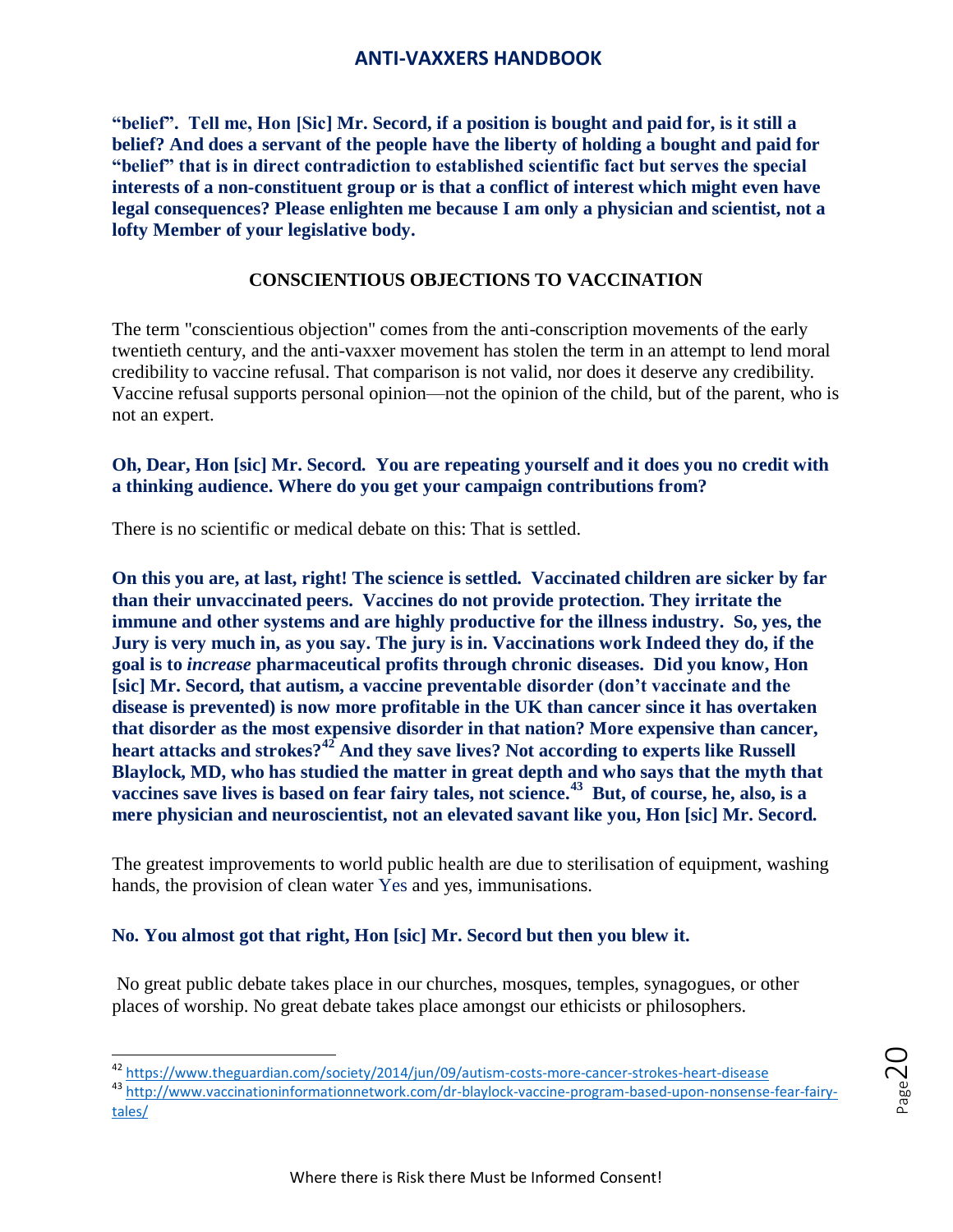**What are you talking about, Hon [sic] Mr. Secord? The most significant moral issue of the 21st Century, Informed Consent, debate is** *not* **one for our churches, mosques, temples, synagogues or other places of worship? This is not, for most of us, anyway, a religious issue although there are people who refuse them for religious reasons. This is a scientific discussion and the result of the discussion is well and truly concluded by those interested in holding a position based on facts, not propaganda, religious-like fervor and special interest money. Lots and lots and lots of special interest money. Please remind me where you said your campaign donations and other financial inputs to you come from again, Hon [sic] Mr. Secord.**

Vaccine refusal is not a scientific, moral or ethical resistance.

**Right again, Sir. It is a rational position based on strong scientific information and reasoning.**

**It is an egregious elevation of personal choice. I find it hard to understand how it is an egregious elevation of personal choice when the right of Informed Consent, of which Vaccine Refusal is a subset, is enshrined in International Law and, as a signatory of the Geneva Convention, your country is bound to support and uphold this right for everyone in that country. Egregious elevation of personal choice, Hon [sic] Mr. Secord? Do you have a clear understanding of the way International Law and treaties to which a nation is a signatory actually function? It might be helpful to have that in place before you participate further in the legislative process so that you do not waste the time of the tax payers, your employers, and your fellow legislators.**

The fact of the present situation is that children are getting ill—unnecessarily ill, seriously ill and sometimes fatally ill.

**Yes, indeed they are. Following vaccination. Are you unaware, Hon [sic] Mr. Secord of the science documenting that at least 6 vaccines are associated with the development of diabetes Type I in children,<sup>44</sup> narcolepsy,<sup>45</sup> , inflammatory bowel disease,<sup>46</sup> autism,<sup>47</sup> sudden infant death,<sup>48</sup> and, tragically and totally presentably, many, many more. If you doubt this, Hon [sic] Mr. Secord, please read the package inserts that come with each and every single vaccine vial. They make the point clearly. Compelled by the government, at least in the US, to include that information, the litany of vaccine preventable diseases is tragic and horrifying. Preventable, that is, by NOT vaccinating,** 

<sup>—&</sup>lt;br>44

[https://www.ncbi.nlm.nih.gov/pubmed?term=%22Journal+of+pediatric+endocrinology+%26+metabolism+%3A+JP](https://www.ncbi.nlm.nih.gov/pubmed?term=%22Journal+of+pediatric+endocrinology+%26+metabolism+%3A+JPEM%22%5BJour%5D+AND+495%5Bpage%5D+AND+2003%5Bpdat%5D&cmd=detailssearch) [EM%22%5BJour%5D+AND+495%5Bpage%5D+AND+2003%5Bpdat%5D&cmd=detailssearch](https://www.ncbi.nlm.nih.gov/pubmed?term=%22Journal+of+pediatric+endocrinology+%26+metabolism+%3A+JPEM%22%5BJour%5D+AND+495%5Bpage%5D+AND+2003%5Bpdat%5D&cmd=detailssearch) <sup>45</sup> <https://www.cdc.gov/vaccinesafety/concerns/history/narcolepsy-flu.html>

<sup>&</sup>lt;sup>46</sup> Thompson, NP, measles vaccination is a risk factor for inflammatory bowel diseases? The Lancet, t.345, 1995

<sup>47</sup> <http://ireport.cnn.com/docs/DOC-1164046>

<sup>48</sup> [https://www.researchgate.net/publication/7833641\\_Unexplained\\_cases\\_of\\_sudden\\_infant\\_death\\_shortly\\_after\\_hexavalent\\_vaccination](https://www.researchgate.net/publication/7833641_Unexplained_cases_of_sudden_infant_death_shortly_after_hexavalent_vaccination)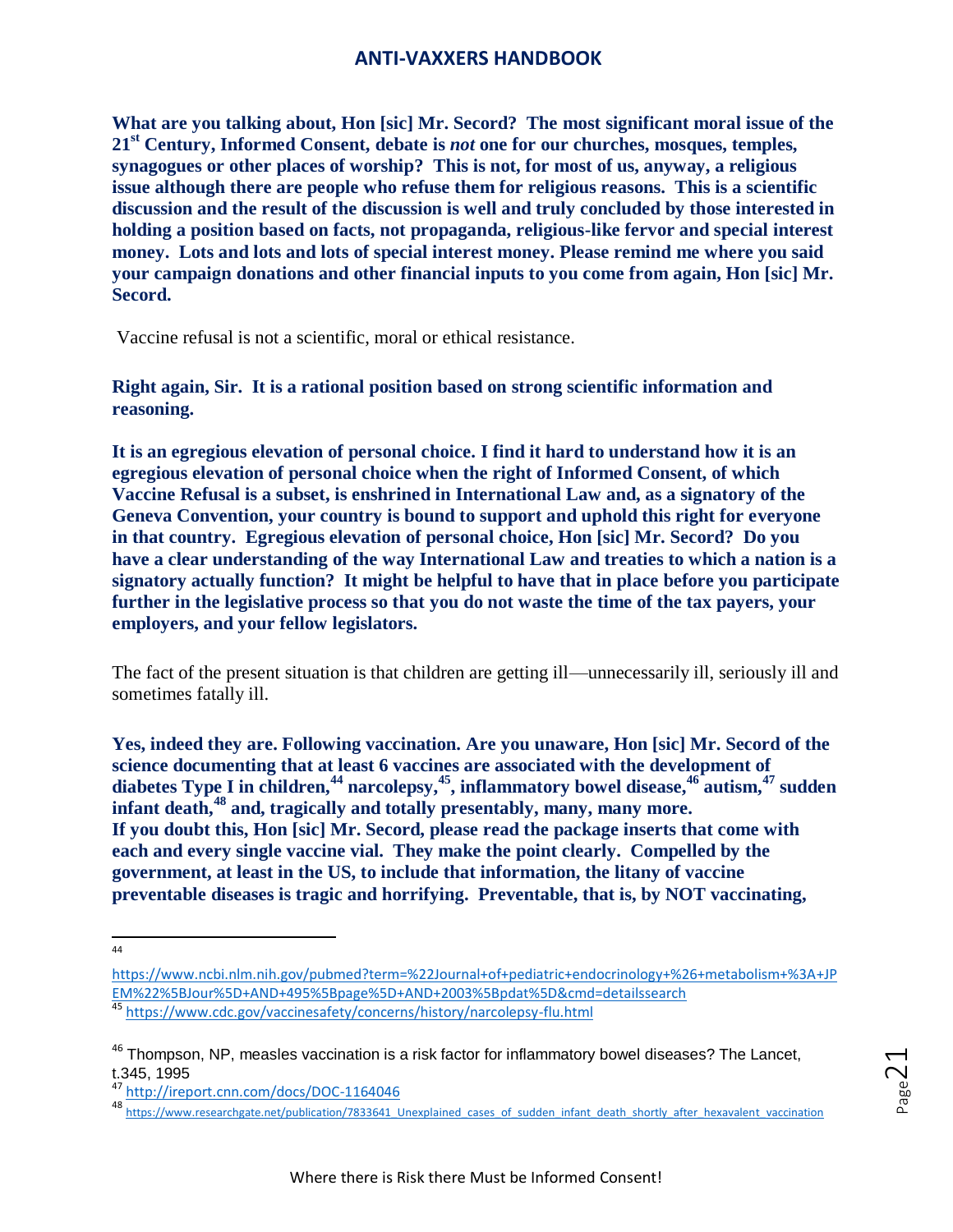**while no disease is, in fact, preventable by vaccinating. Except, Hon [sic] Mr. Secord, one disease: Pharmaceutical Malnourishment, the prevention of which requires as many vaccines as possible.** 

#### **What sources of income do you have, again, Sir?**

It is due to deference to personal choice. That is wrong. I am a parent and my partner has three young grandsons. I am a big defender of personal choice, but my defence cannot run as far as the right to refuse to vaccinate your child.

#### **Oh, Dear, Hon [sic] Mr. Secord, your weak defense of personal choice is directly endangering young innocents. Perhaps your partner's own children will pay more attention to science than to bombast and refuse to vaccinate their young children. I certainly hope so for the sake of the young children in question.**

Personal choices that needlessly deny medical treatment to children have a name—child neglect. I will say that again: To refuse to vaccinate your child or to subject someone's child to your unvaccinated child is child neglect.

**Not according to either science or logic, both of which seem to be in sadly short supply in this document and, we must presume, in your reasoning ability, Sir. Please go back and reread what I have noted for you, Hon [sic] Mr. Secord. Lives depend upon it. Many, many lives.**

#### **In fact, another "poorly credentialed" scientist, Andrew Moulden, MD, PhD (neurophysiology) was able to demonstrate that EVERY does of EVERY vaccine caused irreversible micro-stroke damage and taught parents and doctors, but apparently not legislators, how to identify that damage.<sup>49</sup>**

We do not give parents personal choices to not educate their children, because this would be neglect. We do not give parents personal choices to not adequately house or clothe their children, because this would be neglect. We do not give parents personal choices to not adequately feed and nourish their children, because this would be neglect. Why then are vaccinations any different?

**Very simple, Hon [sic] Mr. Secord: because vaccination is dangerous, deleterious and, as the US Supreme Court stated, Unavoidably Unsafe. Housing, clothing and educating our children is the opposite: safe and necessary. Vaccination fails that test.<sup>50</sup>**

 $\overline{a}$ 

 $P_{\text{age}}$ 2

<sup>49</sup> <https://www.healthnutnews.com/dr-andrew-moulden-learning-to-identify-vaccine-damage/>

<sup>50</sup> <https://www.supremecourt.gov/opinions/10pdf/09-152.pdf>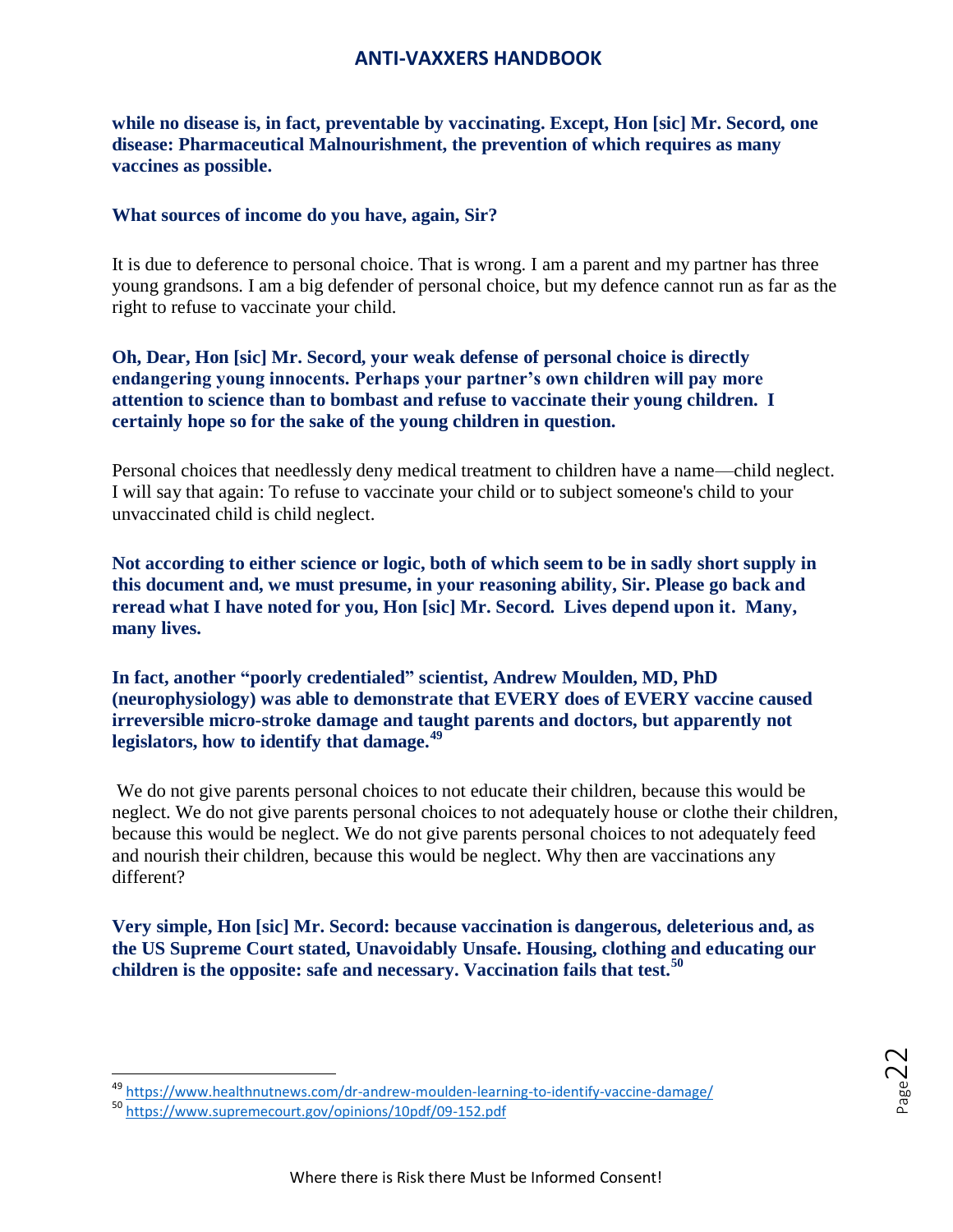To those who will argue that this is the State interfering in parental choices, I will be very clear: Yes, we are interfering in parental choices. A State does this in various ways in a civil society on a daily basis. We do not opt-in to seatbelt laws, because they save lives.

**Actually, there is real science that makes that argument clearly, Hon [sic] Mr. Secord. There is, despite your puffery and posturing, actually no such independent research that makes the argument for vaccines. They are, as Courts have found around the world, an Uninsurable Risk. Seat Belts are NOT an Uninsurable Risk. And so on and so forth. And so on and so forth? How lightly you take intrusions into our freedoms, Sir. Why should vaccination refusal be so privileged by this Parliament? See above, Sir, read the science. Why would our State fine the parent who does not have their child in the right booster seat but respect the one who skips booster shots that vaccinate against polio, tetanus and whooping cough? Because there is science to support the first but only corrupt science-forhire and magnificent propaganda to support the second. No one ever developed a fatal or life-destroying reaction to a seat belt since they are applied TO the body, not injected INTO the body, bypassing the immune system's defenses. No one. Ever. No one ever developed seizures or narcolepsy or Gillian Barre Syndrome from the use of a seat belt. No one. Ever.**

**I think that the comparison is odious, given the strong data and simple logic. Either you are unable to carry out simple logical operations, Hon [sic] Mr. Secord, or you have quite the separate, unannounced, agenda. Neither is encouraging in a public servant, Sir.**

#### **THE SCIENCE IS SETTLED?**

The fact is that the anti-vaxxer loophole deeply privileges personal opinion in the face of all medical, scientific and policy evidence.

**Well, actually, that is not the fact, Sir. The anti-vaxxer "loophole respects," as you do not, the scientific and clinical data that has as its objective the well-being of children, not of the medical industrial complex and its handmaiden politicians. It never should have been opened by the previous Minister for Health, and it certainly needs to be closed. Because it is inconvenient for your other agenda, Hon [sic] Mr. Secord? It is in everyone's interest to increase vaccination rates. Everyone, that is, except the vaccinated and those they come into contact with. Remember, Hon. [sic] Mr. Secord, that those vaccinated against viral diseases spread those diseases post vaccination for variable periods so that the vulnerable, whom you claim to want to protect, are, in fact, exposed to infections that you profess concern that they cannot defend themselves against. Your logic, and your honorable intentions, are highly questionable, Sir. Your public policy is dangerous, totalitarian and illogical. I presume that does not concern you.** 

**I do not want to revisit the evidence for that statement in detail, because I do not wish to add to the perception that there is any debate about it from any evidence-based framework. Science can never be settled. Religion is settled because it is based on dogma. Does not Australia separate Church and State? You are breeching that separation, Hon [sic] Mr. Secord, with your devotional adherence to illogical and dangerous dogma not**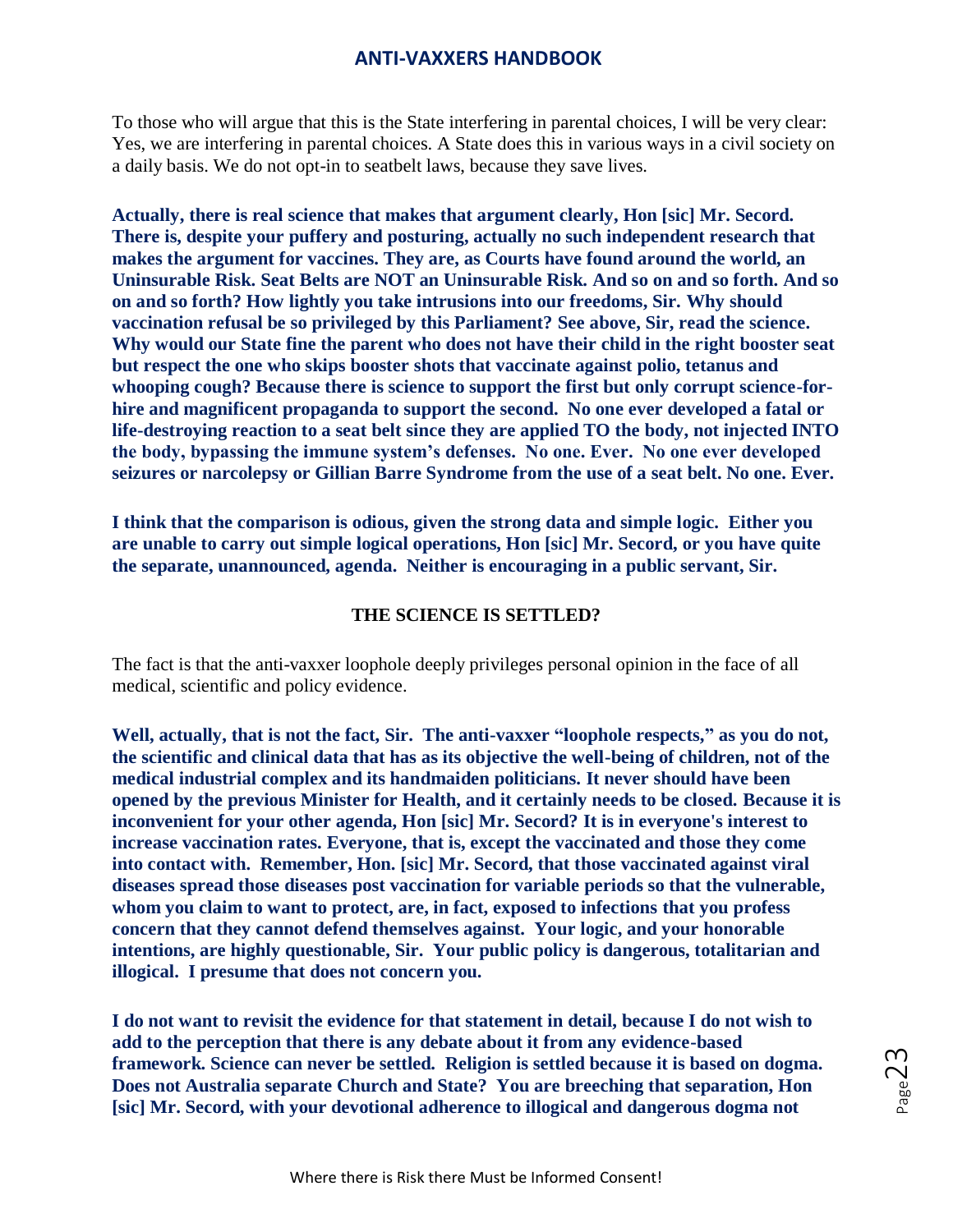**supported by science. And, like any fanatic, you are willing to sacrifice the innocent on the altar of your intolerance and ignorance.** 

**For shame, Sir, for shame! And in the guise of a public servant, no less. For shame.** 

That is settled.

**No, sir. That is dogma, not science, and is the only thing that can be "settled".** 

Vaccinations have saved millions, probably billions, of lives in the developed and developing world.

**Actually, hygiene, sanitation, clean water, education and improved diet has saved millions, probably billions.** 

That is settled.

**No, again, Sir. That is alleged and unproven by any examination of the history of infectious disease. Over and over and over.** 

This is why mothers in Africa and the Indian subcontinent line up for hours to vaccinate their children.

**No, again, Hon [sic] Mr. Secord. They line up because of propaganda that tells them that they should do that for their children's benefit despite the scientific falsity of this alleged truth. They line up because they, quite literally do not know better. They do not have the truthful information to make an Informed Consent. They line up for the same reason that they use formula instead of breastfeeding their children: because commercial interests have been permitted to purvey lies.** 

Again. yet on the northern beaches of Sydney and in parts of the North Coast, they are resisting.

**Indeed they are, Sir. These parents are better educated and more able to evaluate truth for themselves. So you would prefer that the affluent, educated and informed populace of your fortunate nation should surrender the fruits of their education and reasoning skills to behave like people who have no access to these resources of mind and science? How very revealing, Hon [sic] Mr. Secord. African mothers think that Australian ones are favored and fortunate but you tell us that it is the African mothers who, in the main, do not read science journals or have the highly educated options of Australian ones that you seek to have your population emulate. I strongly suggest that you are a politician in the wrong society. There are plenty of countries where the literacy rate is only a fraction of that in Australia where your brand of totalitarian rule might fare better than in a prosperous, well-educated First World nation.**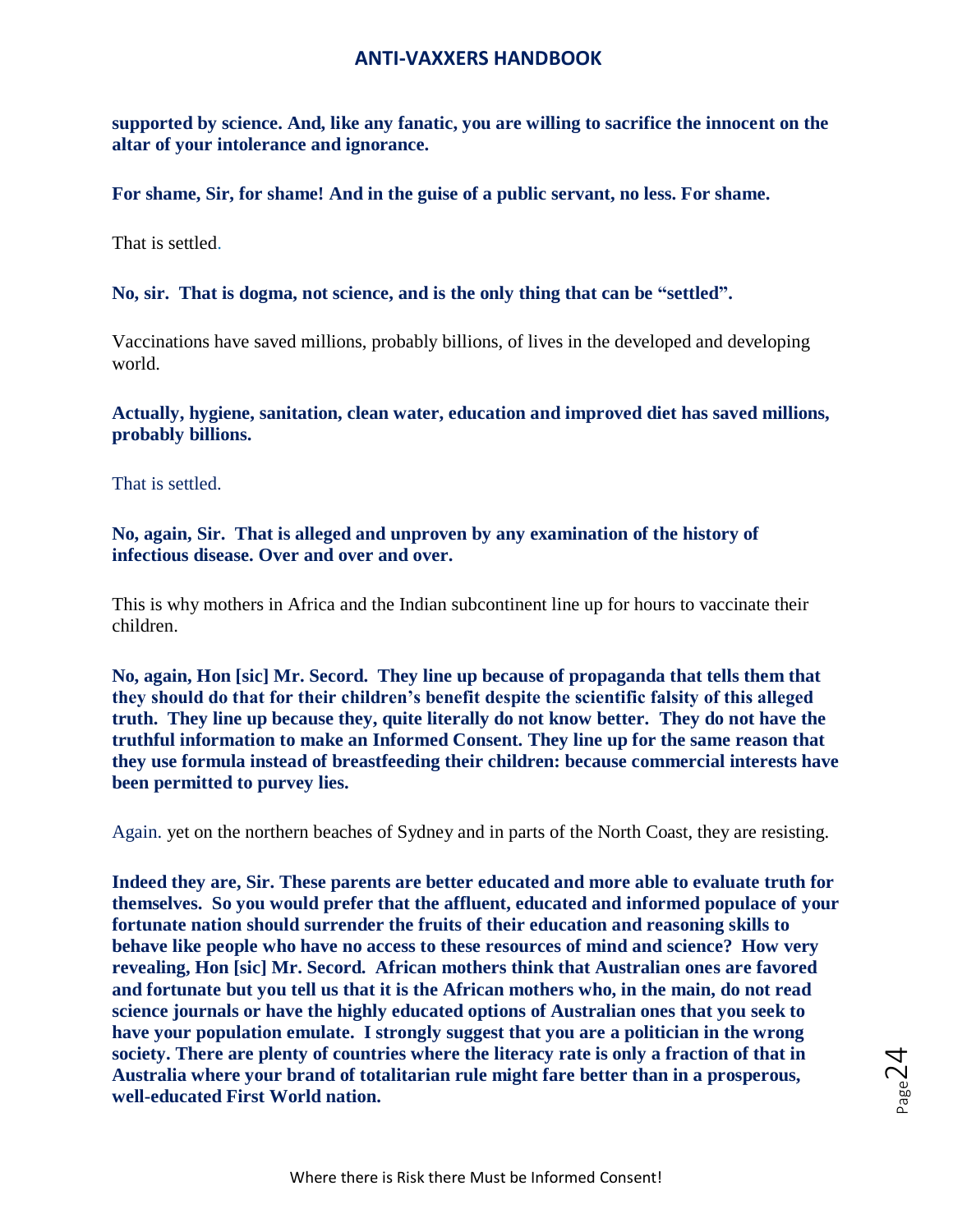Vaccination rates in northern New South Wales, in some parts of the State's east and in the northern beaches have slipped to unacceptably dangerous levels.

**Wrong again, Sir. Since every study examining the matter finds that unvaccinated children are healthier than vaccinated ones, the rates you reference might be unacceptably low to you and your handlers, but they are highly encouraging to anyone interested in child and societal health and the personal and financial burdens imposed by iatrogenic illnesses, like the long and short term ones caused by vaccination., but they are.**

In 2014-15 the Byron Shire rate was 61 per cent, the Mullumbimby rate was 46.7 per cent, and Murwillumbah rate was 76 per cent. These are at dangerous levels.

#### **Dangerous to whose interests, Hon [sic] Mr. Secord? Not to the health and well-being of the children and their families.**

Across the northern New South Wales local health district the vaccination rates for children under the age of two is just 84.9 per cent. That is the worst local health district in the State.

**It would be very instructive to do a study comparing children in that district with economically and socially matched children in another district with a higher vaccination rate. You will find, because, I remind you, science is never, can never be, must never be, settled, that the health care status is better and the health care costs are lower. So to whom is this the worst level? To those who profiteer from human illness and its consequent miserly, Hon [sic] Mr. Secord.** 

Just yesterday I read about a measles outbreak in Romania where the national vaccination rate is at 86 per cent. Romania has seen nearly 2,000 cases of measles, including 17 children who have died since February 2016, the World Health Organization has reported. The decline in vaccinations in Romania has been attributed to the anti-vaccination movement in Romania. Romania now has Europe's highest measles infection rates.

**Recall, Sir, that in China, where absolutely everyone is vaccinated against measles, there are periodic outbreaks. Recall that in the United States, every one of the last 5 measles outbreaks was, in fact, traced to a proband (that means the person who initiate the problem, Hon. [sic] Mr. Secord. I included the definition because your obvious lack of familiarity with science led me to not want to use a word that I was certain you would not understand without giving you the courtesy of a definition) who was either fully or partially vaccinated and in three of those outbreaks, the very virus that spread through the vulnerable community was, in fact, traced to the vaccine. Oops!**

In contrast, there is some good news in New South Wales . Parts of Wollongong have the highest vaccination rates in New South Wales. Woonona, Woonona East and Russell Vale have the second-highest vaccination rates in Australia, second only to the Goulburn Valley in Victoria. In Australia, we need to have a herd immunity rate of about 95 per cent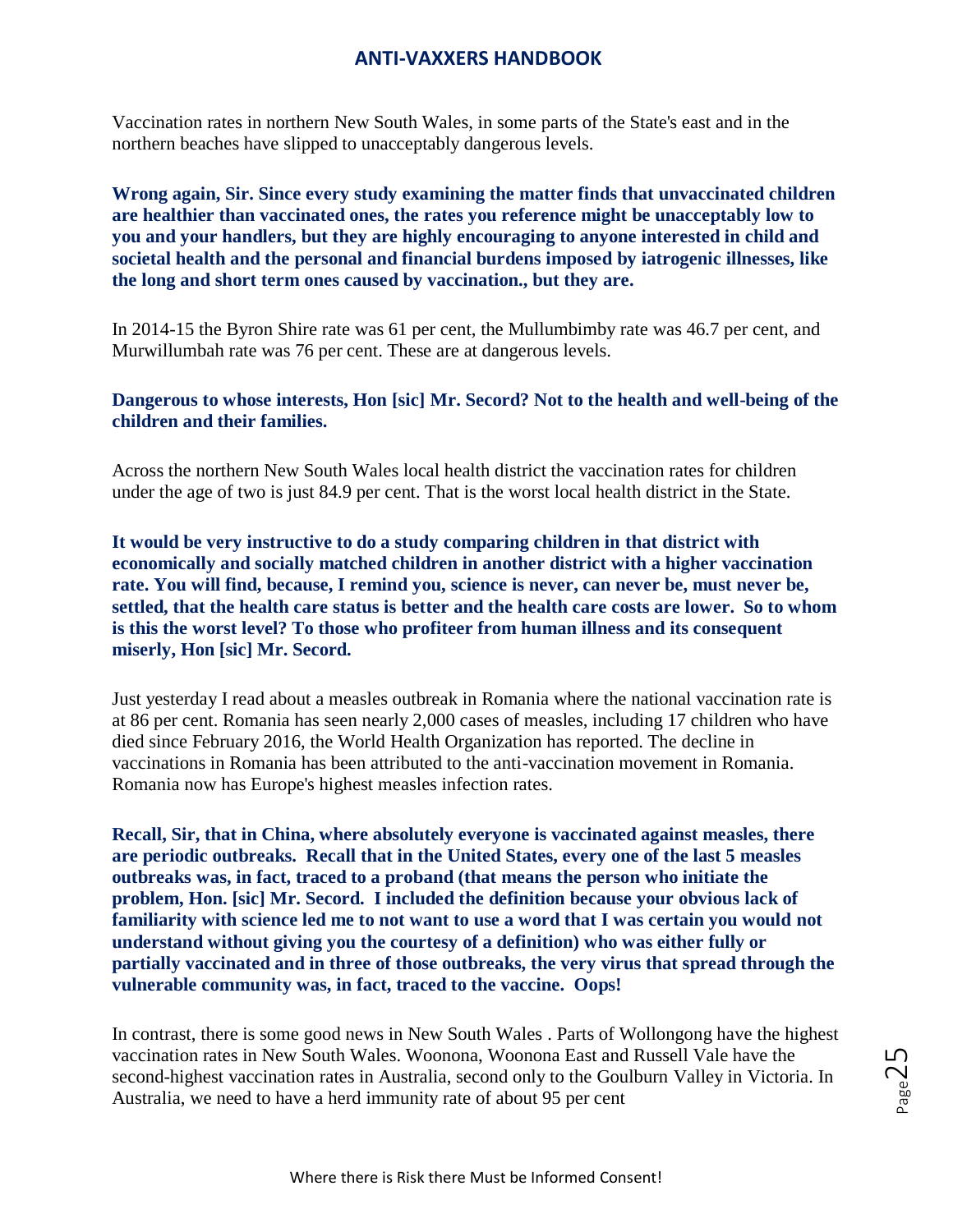#### **Oh, dear! The unscientific, unproven, often asserted and nonsensical myth of Herd Immunity.<sup>51</sup> ,** 52 , 53

so that we can provide a form of indirect protection from infectious disease that occurs when a large percentage of a population has become immune, and sadly, as these vaccination rates drop, we are seeing these diseases in New South Wales again. Just last month it was reported that for the first time in decades a tetanus case had emerged in a seven-year-old girl in northern New South Wales—that is truly terrifying.

#### **Perhaps, Hon [sic] Mr. Secord, someone should look into the water supply in Northern New South Wales.**

How could this House accept that New South Wales vaccination rates are lower than those in developing countries such as Rwanda, Eritrea and Bangladesh, which have vaccination rates of between 93 and 99 per cent?

**Once again, Sir, you are proffering nonsense, and unscientific nonsense at that. Bangladesh, you tell us, has a vaccination rate of 99%. Yet Bangladesh has a tetanus death rate of 0.0339 people per 100,000 people.<sup>54</sup> New South Wales has a population of about 7.7 million people<sup>55</sup> meaning that its tetanus rate would be not one 7 year old girl, but significantly more than 2.61 cases of tetanus a year if the cause of tetanus were the significantly lower vaccination rate of New South Wales compared to Bangladesh.**

**One must, however, reasonably deduce that medical care, diet, sanitation and other factors might well be different in Bangladesh, whose poverty and illness statistics are thoroughly dissimilar to Australia's.<sup>56</sup> , <sup>57</sup> You are, Sir, not even comparing apples to oranges. You are comparing apples to fishing hooks. Australia's GNI, according to the latest UNICEF data available, is, in US\$, 59,570 per year while that of Bangladesh, according to the same data base, is 840, 71 times higher. So how, exactly, does the Bangladeshi tetanus rate, which is most lethal in men over the age of 80<sup>58</sup>, by the way, in that country compare with the death rate of tetanus in Australia? Well, the "dangerously unvaccinated" Australian population experienced, according to the Health Department of Australia, a death rate of 0.009 deaths**  for all ages<sup> $59$ </sup> with the highest death rate being in people over  $60.60$ 

<sup>&</sup>lt;sup>51</sup> <http://vaccine-injury.info/tetyana.cfm>

<sup>52</sup> <http://www.greenmedinfo.com/blog/herd-immunity-myth-or-reality>

<sup>53</sup> [http://vaccinationcouncil.org/2012/07/05/herd-immunity-the-flawed-science-and-failures-of-mass-vaccination](http://vaccinationcouncil.org/2012/07/05/herd-immunity-the-flawed-science-and-failures-of-mass-vaccination-suzanne-humphries-md-3/)[suzanne-humphries-md-3/](http://vaccinationcouncil.org/2012/07/05/herd-immunity-the-flawed-science-and-failures-of-mass-vaccination-suzanne-humphries-md-3/)

<http://global-disease-burden.healthgrove.com/l/8260/Tetanus-in-Bangladesh>

<sup>55</sup> <http://australiapopulation2017.com/population-new-south-wales-2017.html>

<sup>56</sup> [https://www.unicef.org/infobycountry/bangladesh\\_bangladesh\\_statistics.html](https://www.unicef.org/infobycountry/bangladesh_bangladesh_statistics.html)

<sup>57</sup> [https://www.unicef.org/infobycountry/australia\\_statistics.html](https://www.unicef.org/infobycountry/australia_statistics.html)

<sup>58</sup> <http://global-disease-burden.healthgrove.com/l/8260/Tetanus-in-Bangladesh>

<sup>59</sup> [http://www.health.gov.au/internet/publications/publishing.nsf/Content/cda-cdi34suppl.htm~cda-cdi34suppl-3](http://www.health.gov.au/internet/publications/publishing.nsf/Content/cda-cdi34suppl.htm~cda-cdi34suppl-3-vpd.htm~cda-cdi34suppl-3-vpd15.htm) [vpd.htm~cda-cdi34suppl-3-vpd15.htm](http://www.health.gov.au/internet/publications/publishing.nsf/Content/cda-cdi34suppl.htm~cda-cdi34suppl-3-vpd.htm~cda-cdi34suppl-3-vpd15.htm)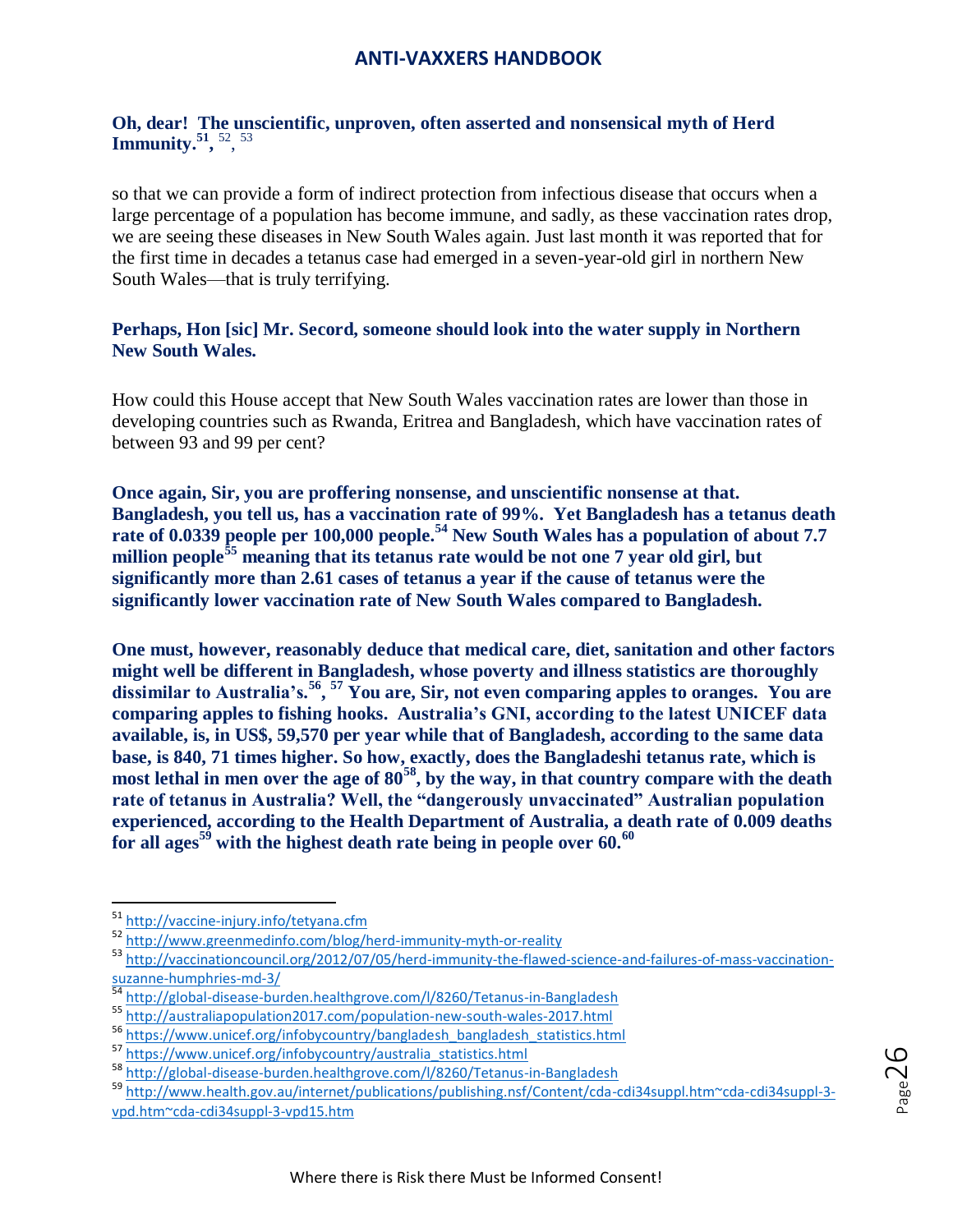**Since it is clear, Hon [sic] Mr. Secord, that your math skills are as weak as your science ones, let me do the math for you: the death rate in "dangerously unvaccinated" Australia is more than 3 times LOWER than "well [sic] vaccinated" Bangladesh.**

can we continue to accept that parents in an affluent and fortunate country such as Australia would choose not to vaccinate their children?

**Yes, sir, we can, precisely because they are affluent and fortunate to be well-educated. That is precisely why we should accept that and spread the benefits of their affluent educational good fortune to the rest of the country by stopping all mandatory vaccinations programs and halting all voluntary ones until each and every vaccine can be shown by rigorous scientific determination that each one is BOTH safe AND effective.** 

**We should join the alert and informed people in the United States by calling for a 5 year childhood vaccine moratorium [\(http://TinyURL.com/VaccineMoratorium\)](http://tinyurl.com/VaccineMoratorium) on which non citizens and non residents are invited to comment as well as people in the UIS.** 

**You might note that Australian vaccines are no safer than US ones and, although their law requires EVERY vaccine to be prove BOTH safe AND effective, the number of vaccines ever so proven is zero.** 

**What is that number in Australia, Sir? We have to find ways to increase vaccination rates. Please tell me, based on science, why we have to do that, Sir. You have thus far presented only puffery and assertions with false comparisons and meaningless statements that have no scientific validation whatsoever. So whose ox is gored, exactly, if we do not find ways to increase vaccination rates? How much money did you, your family, your campaign and other associated entities receive from interests whose ox that may be?** 

The results of the anti-vax movement now show us it is not only open to us but incumbent upon this Parliament to plug choice-based loopholes.

# See above. All of above.<sup>61</sup>

Vaccinations are the only way to protect against serious diseases like polio, mumps, whooping cough, meningococcal, diphtheria and tetanus. Is to improve diet, hygiene, water quality, sanitation and education. The only way. The data are stunningly clear. No-one has the right to infect someone else's child, as has been proposed in a number of invitations on social media forums to set up "pox parties". That means, of course, that all of the vaccines for viral diseases can only be given to people who are quarantined until they are no longer infective.

l <sup>60</sup> Ibid

<sup>61</sup> [http://www.health.gov.au/internet/publications/publishing.nsf/Content/cda-cdi34suppl.htm~cda-cdi34suppl-3-vpd.htm~cda-cdi34suppl-3](http://www.health.gov.au/internet/publications/publishing.nsf/Content/cda-cdi34suppl.htm~cda-cdi34suppl-3-vpd.htm~cda-cdi34suppl-3-vpd15.htm) [vpd15.htm](http://www.health.gov.au/internet/publications/publishing.nsf/Content/cda-cdi34suppl.htm~cda-cdi34suppl-3-vpd.htm~cda-cdi34suppl-3-vpd15.htm)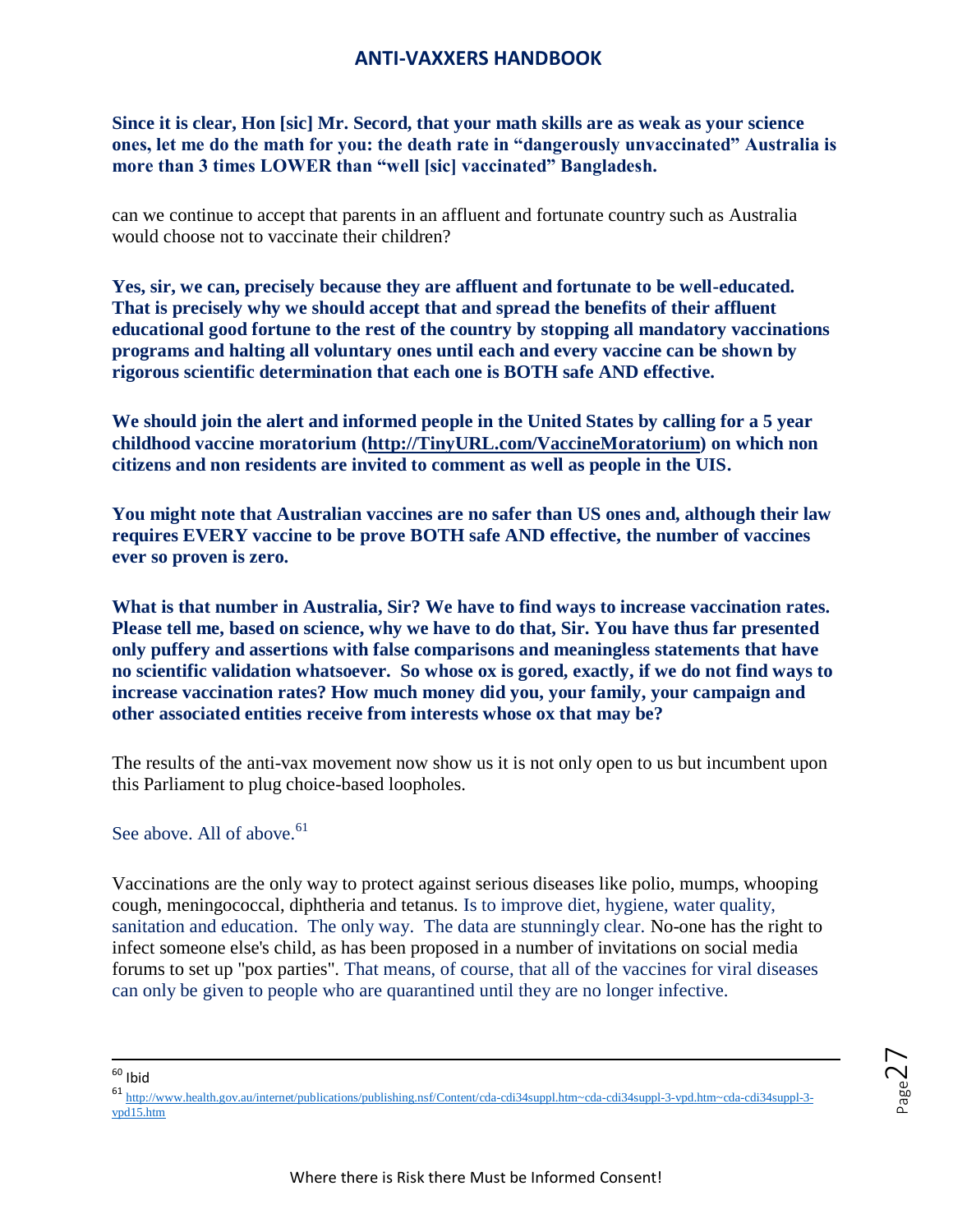**Bravo, Hon [sic] Mr. Secord. That is the very first intelligent suggestion you have made in this paper. Wait. That is not what you meant. Sigh. Too bad. Let us revisit the logical fact, Sir, that if a vaccine is working, the vaccinated have nothing to fear from the unvaccinated. If a vaccine is not working, the vaccinated have nothing to fear from the unvaccinated. But everyone has something to fear from vaccines.** 

To fail to vaccinate your child is simply irresponsible; it is neglect.

**I would put that little differently, Hon [sic] Mr. Secord. To inject something into your child which has not been shown to be EITHER safe OR effective but which has been shown to cause grave harm in substantial numbers of recipients and which is known to contain several ingredients independently identified as causing life-long injury or even death, THAT, Hon [sic] Mr. Secord, is child abuse and neglect of the worst kind.**

It is for this reason that the New South Wales Labor Party has supported Federal Government measures like "No jab, no pay" and the stand of the Prime Minister to drive up vaccination rates.

#### **I do not doubt, Hon [sic] Mr. Secord, that there is a reason, but, as I have alluded to several times above, I do not believe that you have been even remotely forthcoming as to what it is.**

I was asked yesterday on ABC Illawarra by broadcaster Nick Rheinberger if I supported Prime Minister Malcolm Turnbull's position on vaccinations. I said yes, without hesitation.

#### **Do you support, and participate in, the profitability that his position on vaccines means for Mr. Turnbull and his wife? Is your Party nothing but "controlled opposition"?**

I am 100 per cent on board. I am in total agreement with him and Labor leader Bill Shorten. In fact, I would support even further and tougher measures on vaccinations at both the State and Federal levels.

**Pause for a moment, Sir, in your anti-scientific fervor and reflect on a simple question: what if we are right and vaccines carry significant risks and you are wrong, the benefits are less than the risks? What then, Sir, for the lives lost and destroyed, damaged and derailed. What then, Sir? Are you still on board 100%? Are you still in favor of harsher and more definitive punitive measures for parents protecting their young as is their right?**

**These parents probably, I would daresay, use seat belts for their children because they do want to protect them. And they have taken the time to become informed enough to NOT use toxic injections for them for the same reason: they do want to protect them.**

It is for this reason that we propose New South Wales taking the lead on this issue. This legislation before us will give New South Wales the toughest anti-vaccination laws in Australia.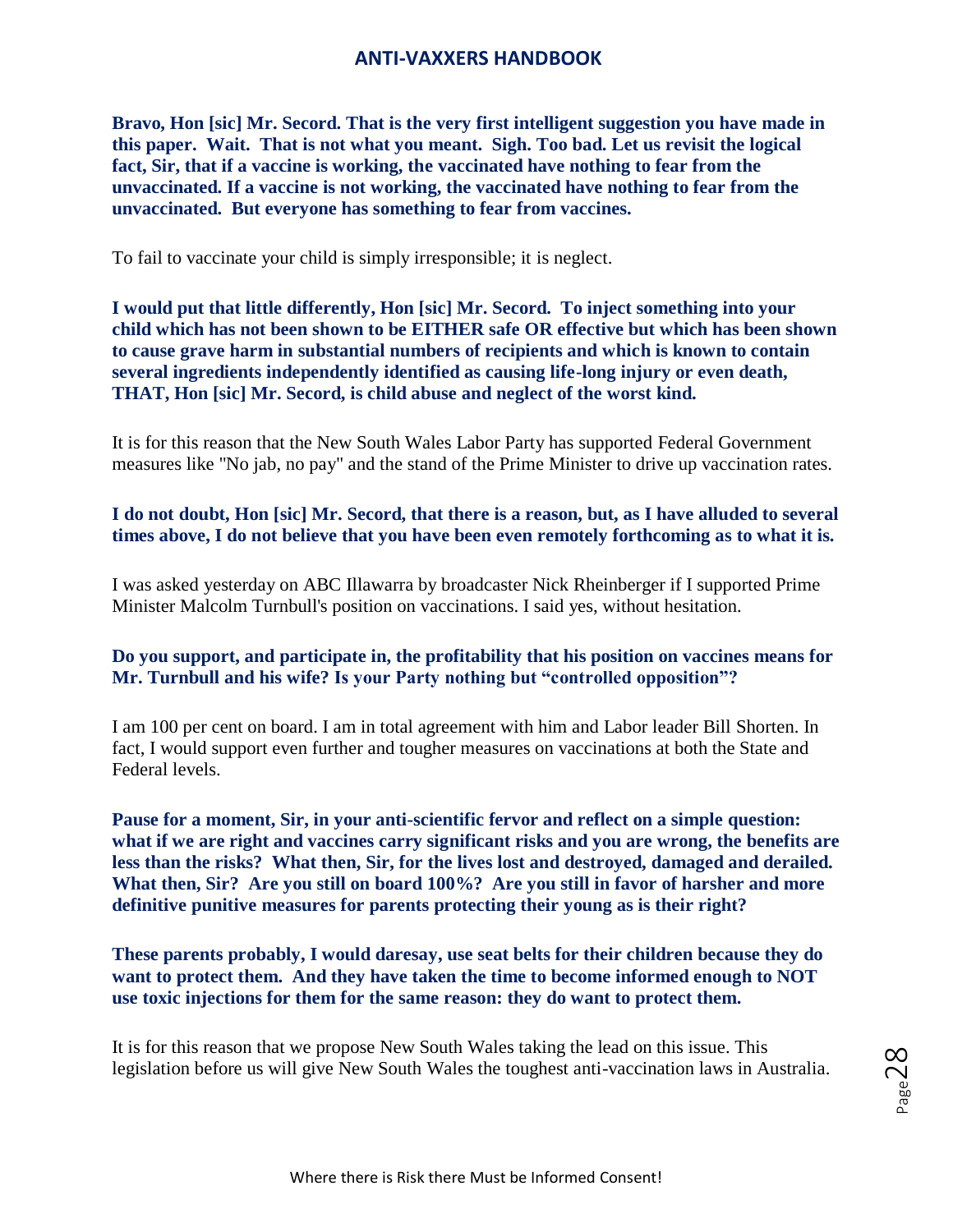We make no apologies for taking these tough steps to protect children and the overall community.

#### **Would that you were, indeed, taking steps to protect them, Hon [sic] Mr. Secord.**

I would like to take this opportunity to appeal to New South Wales Premier Gladys Berejiklian and Minister for Health Brad Hazzard to put aside partisan politics and provide their bipartisan support to this sensible legislation.

You have created an oxymoron, Sir. You write of "sensible" legislation. This legislation is not sensible because it violates science, to say nothing of the internationally guaranteed Right of Informed Consent, guaranteed to the residents of Australia through her ratification of the Geneva Convention. There is no way you, the Prime Minister of New South Wales or, indeed, of Australia itself, can avoid that small legal hurdle: you simply lack the authority to abrogate the Right of Informed Consent for the people who live in a country, including yours, of a signatory to International Treaty Law, no matter how much it would please you or your masters.

On the weekend, the Premier was asked at a press conference of her views on this bill and she was reluctant to give her in-principle support.

#### **Could sanity still exist in the Parliament of New South Wales despite your best efforts? I would be cheered to think so, Hon [sic] Mr. Secord.**

Former health Minister Jillian Skinner refused to toughen the laws, but we have a unique opportunity before us: we can protect a whole generation of children.

**Indeed you can, Sir. You can protect them from ever knowing what it is like to be healthy and have a fully competent immune system. You can protect them from growing up without asthma, autism, diabetes, auto immune disorders including psoriasis, eczema, allergies, neurological impairments and a host of other things that the pharmaceutical industry would adore having them protected from.** 

#### **Good job, Sir. Protecting all of us right out of our birthright of immunity and health.**

I now will briefly address specifics of the bill. Clause 2 states that the bill will commence on the date of assent of the proposed Act. Clause 3 amends the Public Health Act 2010 with the effect that the principal of a childcare facility must not enrol, or permit to be enrolled, an unvaccinated child at the facility if the only reason provided for failure to vaccinate the child is that the parent of the child has a conscientious belief that the child should not be vaccinated against specified vaccine-preventable diseases. The proposed amendments also make it an offence for the principal of a childcare facility to enrol a child at the facility if the principal has not been provided with a vaccination certificate or a medical contraindication certificate. Breaches of this requirement will result in a penalty of 50 penalty units. That is currently set at \$5,500. Furthermore, under the legislation, a medical contraindication certificate means a certificate in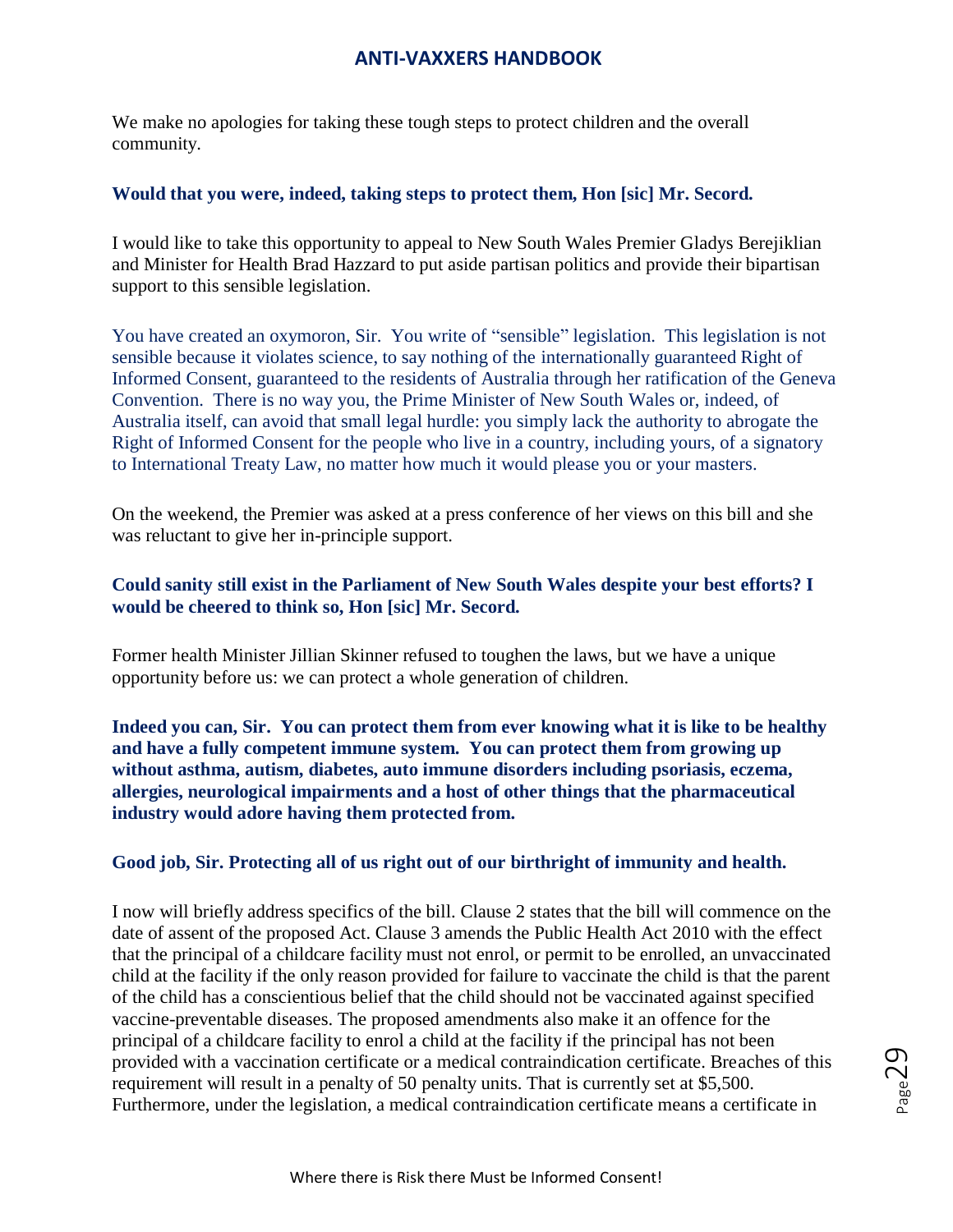the approved form by an authorised practitioner certifying that a specified child should have an exemption for one or more vaccine for specified vaccine-preventable diseases due to a medical contraindication to vaccination. I would not dispute the right or the need to have exemptions for the rare cases of children who cannot be safely vaccinated on legitimate, documented and proven medical grounds. I refer here to genuine medical risks assessed by practising general practitioners—not those placed on the internet by people with no medical qualifications or quacks, like the American David "Avocado" Wolfe who visited Australia in February.

**Sir, are your command of logic and your style of rhetoric so meager that you must resort to calling people who do not agree with you by childish, derisive names? Really? Are you prepared for an equal onslaught of accurate, but demeaning sobriquets? Please let me know. Insulting you would actually be quite a delight.** 

I make no apologies for calling on the State Government to intervene to stop a talk by him at the new International Convention Centre Sydney, paid for by the New South Wales taxpayers.

**When dogma is settled, debate is unnecessary and dangerous to the good order of the theocracy. When science, not religion, rules, there can be no suppression of debate. I guess you missed the lesson of theocratic history and the rise of the enlightenment where questions were to be asked if science was to proceed.** 

I thought it was irresponsible for the Berejiklian Government to allow a taxpayer-funded facility to be used as a platform for him. I also note that the member for Summer Hill, Jo Haylen, led an effort to remove him from a council facility and it was successful.

**There is a name for these tactics. Dictatorship would be a good one. Are you practicing to become Joseph Stalin? He also ruled what science could be spoken and what could not. Lysenko was one of his pets. Perhaps you have heard that Lysenko's science was accorded the status of dogma and turned out to be –** *WRONG***. Several million people starved to death in Russia because no one could question Lysenko without suffering exactly the same fate as the ones that you are imposing on dissident voices and would like to further impose.**

**After between 6-19 million people starved to death because no one could question Lysenko's incorrect science, one of the officials of Stalin's government declared the famine a great success because it fully installed the form of agriculture Stalin wanted to see installed.<sup>62</sup> I wish I could see a difference between you and the monster, Stalin. At the moment what I see as a difference is a differential power base and opportunity situation. Other than that, your ways and means seems to be taken right from his playbook.**

At the end of the day, this bill comes down to whether personal opinion should trump evidence in a matter of public health policy.

Page30

<sup>&</sup>lt;sup>62</sup> <https://www.loc.gov/exhibits/archives/ukra.html>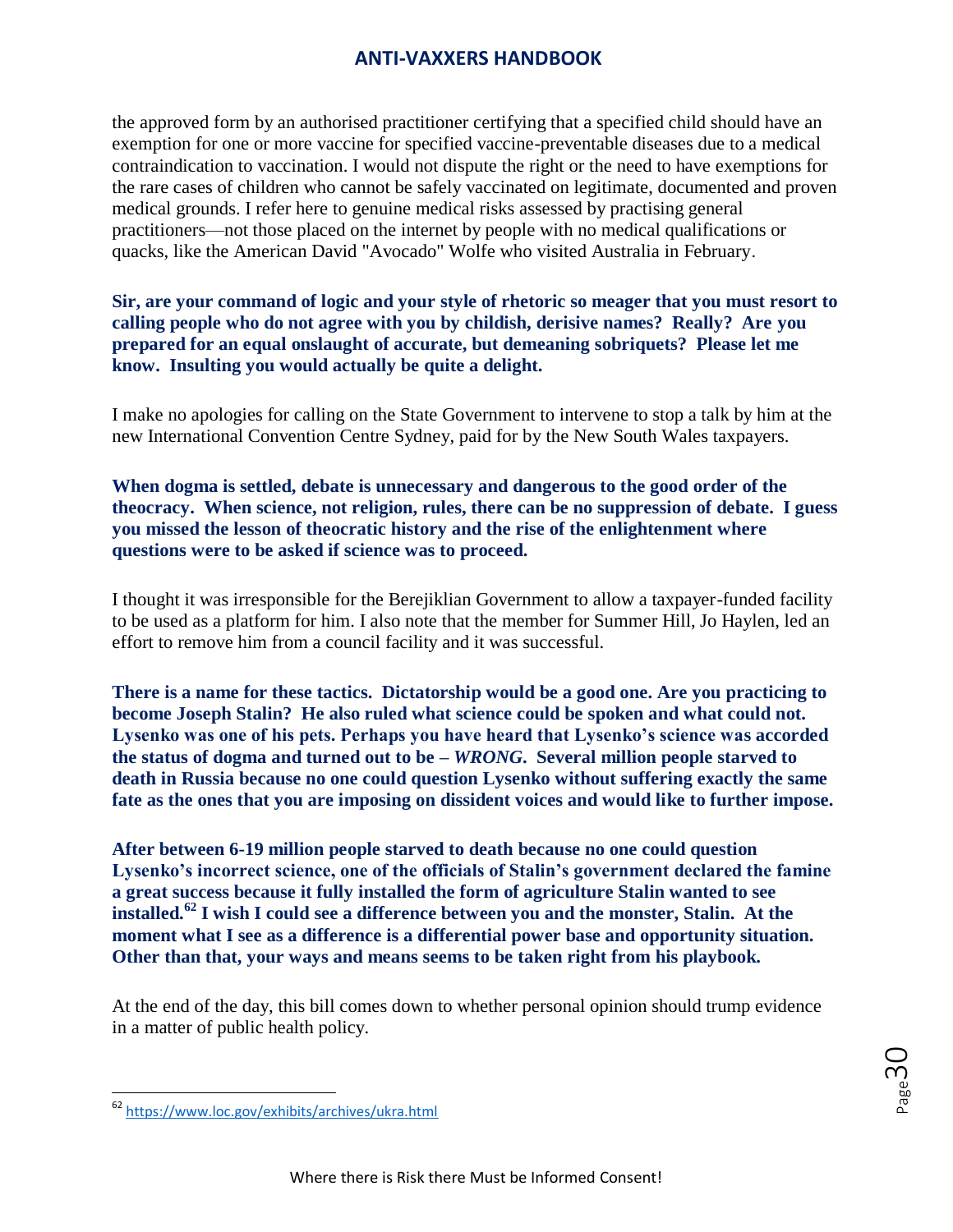#### **Yes, it does. And that issue has already been settled by an international treaty to which Australia is an irrevocable party.**

We know, as legislators, that it cannot. As I have said on many occasions, I am all for listening to other views, but public health policy is not a matter of opinion, philosophy or religion.

**Precisely, but not in your hands, Hon [sic] Mr. Secord, as your despicable actions have demonstrated. Public health policy is a matter of evidence. Hear! Hear! But where is your evidence, Sir? Bangladesh tetanus deaths in 80+ year-olds means that Australian children need more vaccines? Evidence? Sir, you cause rational people to blush.**

There is no other way to do it. The evidence is in **Right. See above. Again.** and the jury has reached its conclusion. **Right. See above. Again.** It is clear. **Right. See above. Again.** It is settled.

#### **Oops! There is that impossible "settled science" thing again. And here is a little helpful secret, Hon [sic] Mr. Secord: repetition is not science and it is not evidence. It is just that: repetition.**

Despite endless revisiting, re-publication and promotion of that evidence, **Right. See above. Again.** a fringe just refuses to accept it.

**You, Sir, are a member of the real fringe, bound and determined to repeat the outworn untruths that vaccines are safe, effective and necessary. You are very much a part of the fringe. It is often said that insanity is doing the same thing over and over and expecting different outcomes. Does that make you a member of the lunatic side of the fringe, Sir? You keep saying the same untrue and unsupported things over and over and demanding that people accept what you say as true because, well, because you said it. So what part of the irrational fringe do you occupy, Sir?**

Is that their right? **Yes, it is. Well, thank you for that!** But, it is not their right to think that it is fine to drive after 10 schooners or to refuse to wear seat belts or to drive excessively in a school zone—if they act on those thoughts, the law will intervene. Why? To protect everyone else, including our children. As I have said, we would not privilege the views of a person who argued against drink driving laws, speed restrictions in school zones, or seat belt laws due to personal choice, so why should they apply to vaccinations? **As I have said, see above. Again.** I would like to close by referring to a recent article written by two American paediatricians—one a mother of three—based on their experiences at Miami Children's Hospital, Florida. In a moving piece by Dr Phoebe Danziger and Dr Rebekah Diamond, who wrote of their great frustration in treating: …a purposefully un-immunized child for a serious brain infection … requiring weeks of hospitalization with intravenous antibiotics—and then watch his mother continue to refuse vaccines for him or his siblings, and we can't do anything about it.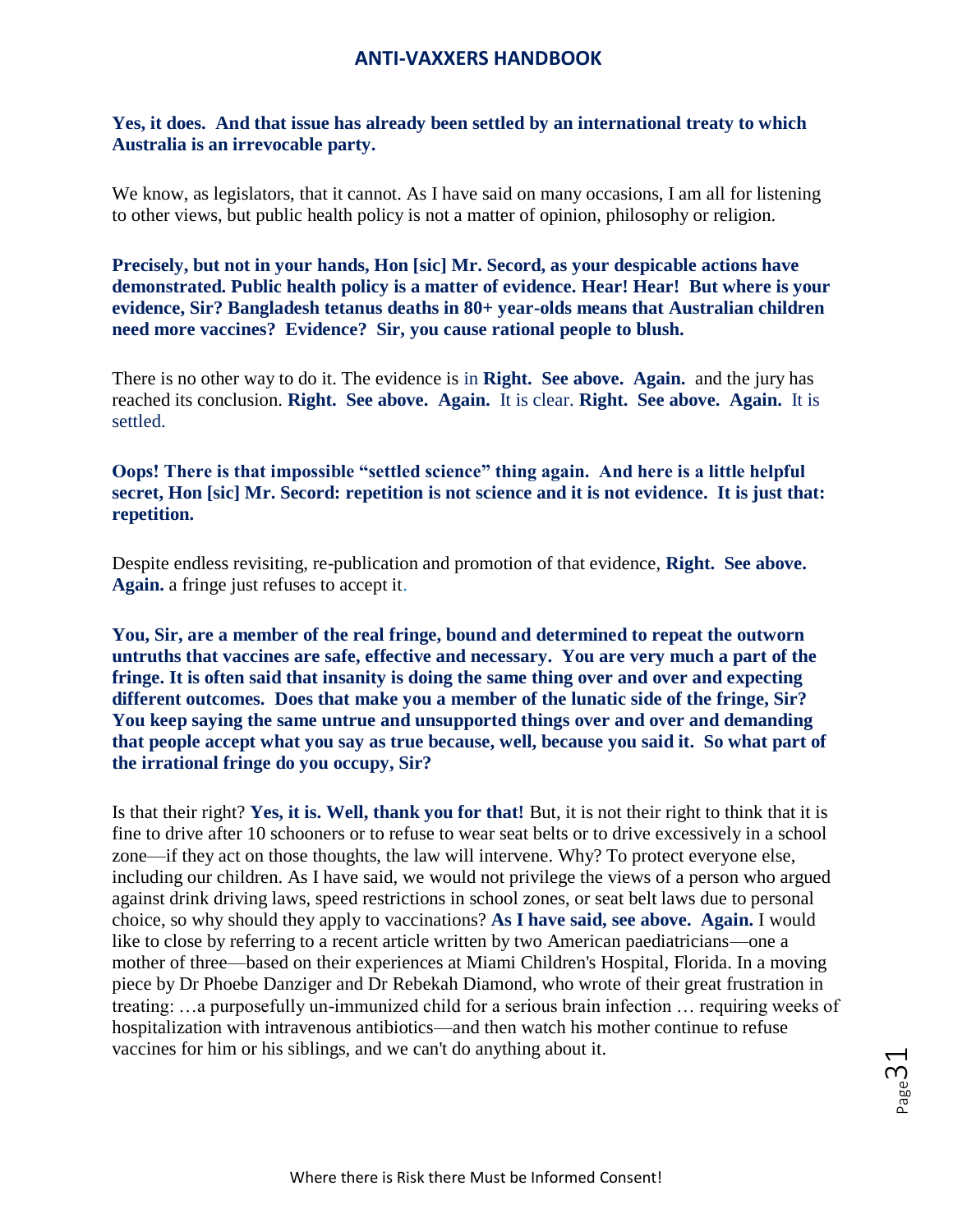**I did not have any contact with that family but if they had asked me I would have advised that the child's immune system was obviously very damaged and the introduction of vaccines and the associated heavy metals, toxins, etc., would have been very unwise. Further, I would have, as a physician, advised her against vaccinating any of her other children lest they share a genetic vulnerability to damage resulting from vaccines. Bravo for that mother. Kudos to the doctors for having compassion for their parents but they were giving the mother bad advice without knowing it, perhaps, if they advised her to vaccinate her children.** 

They continue: There are many ethically grey areas of medicine, but this is not one … By continuing to allow exceptions, we are fueling the misconception that vaccinations are an option, a choice, a subjective topic … when all of the data proves they are not.

## **As above, all of the data proves no such thing. All of the data proves the exact, diametrically opposite thing. And under International Law, vaccination IS an option.**

Enacting a policy that is consistent with the science would provide clarity for the parents—the majority of whom are loving caretakers trying to do the right thing.

**You and I agree, Hon [sic] Mr. Secord: enacting a policy that IS consistent with the science WOULDS provide clarity for the parents. Yes, Sir, but your conclusion is not supported by the scientific data which is nowhere near "settled" unless, like the science of Egyptian embalming, it ceases to be relevant.** 

## **CONCLUSION**

They conclude: There is simply no reason vaccinations should be treated differently than any other form of medical care, and they must be protected within the same framework that has been created for child protection and against medical neglect.

**Yes! They are the right and responsibility of the parent to make decisions about and injecting children with deadly and dangerous substances IS the true neglect, and, worse, abuse. You, Sir, are legislating for compelled child abuse.**

**Remember the recent Prime Minister's reluctance to vaccinate his own 14 year old daughter with Gardasil, but not to vaccinate others' children. Is that you hypocritical position, too, Sir, or are you really a benighted and misinformed unscientific agendaserver? You allude, in the beginning of this paper to young children in your partner's life. I sincerely hope that they are exempted from your vaccine madness. It would be tragic for you and your partner to learn what a vaccine injury, as so many families have on the broken bodies of their children.** 

As a legislator, I can only agree. In almost every question this House faces where parental choice comes up against children's rights, we defer to the rights of the child.